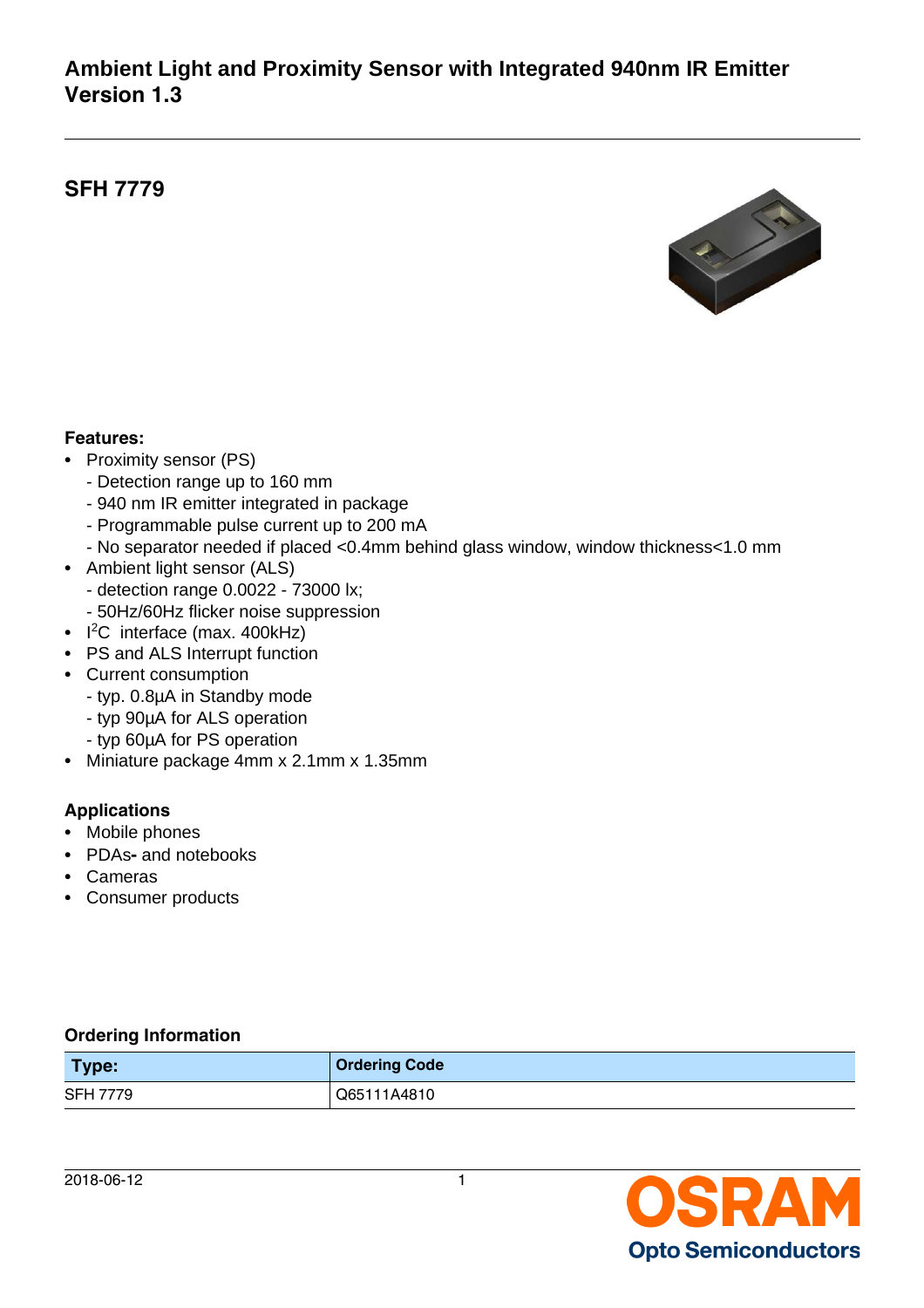#### **Application diagram**



- Bypass capacitors for VDD and VLED are required for proper operation of the device.
- Proposed size for the pull-up resistors Rp1, Rp2 and Rp3 are 10kOhm

### **Pin description**

| Pin            | <b>Name</b>      | <b>Function</b>                                                       |
|----------------|------------------|-----------------------------------------------------------------------|
|                | $\rm V_{DD}$     | Power supply pin                                                      |
| $\overline{2}$ | <b>SCL</b>       | I <sup>2</sup> C bus serial clock pin                                 |
| $\mathbf{3}$   | <b>GND</b>       | Ground pin                                                            |
| $\overline{4}$ | LED_A            | Anode of the LED                                                      |
| 5              | LED <sub>C</sub> | Cathode of the LED                                                    |
| 6              | <b>LDR</b>       | LED driver pin                                                        |
| $\overline{7}$ | <b>INT</b>       | Interrupt pin; open drain output; configured via I <sup>2</sup> C bus |
| 8              | <b>SDA</b>       | I <sup>2</sup> C bus serial data pin                                  |

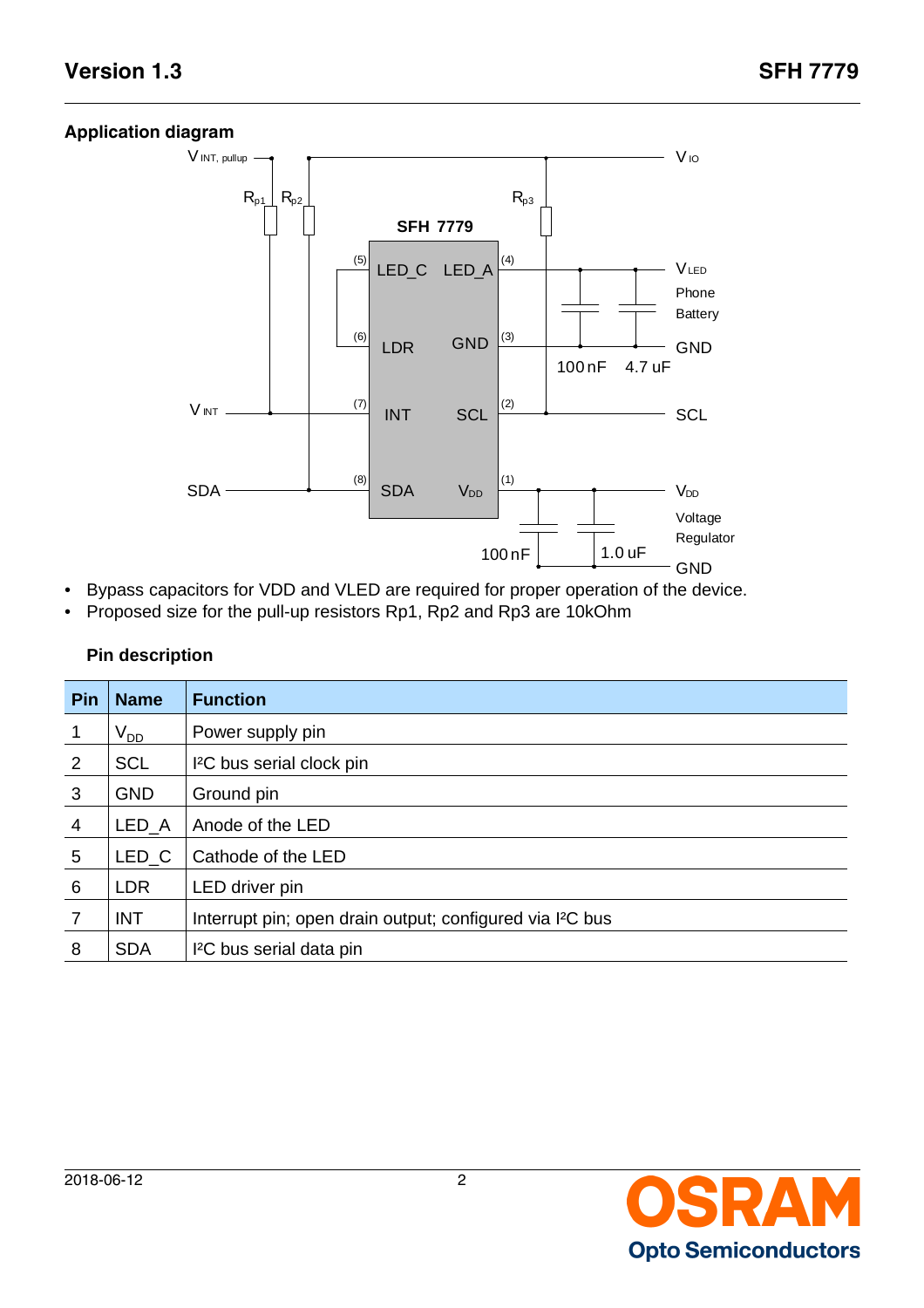#### **Short Evaluation program**

| <b>Adress</b> | <b>Command</b> | <b>Action</b>                                                 |
|---------------|----------------|---------------------------------------------------------------|
| 0x42          | 0x3F           | set LED pulse current to 200mA and ALS gain to x128           |
| 0x41          | 0x06           | activate ALS & PS with a measurement repetition time of 100ms |
| Wait 100ms    |                |                                                               |
| 0x44          | read data      | read LSB of proximity measurement data                        |
| 0x45          | read data      | read MSB of proximity measurement data                        |
| 0x46          | read data      | read LSB of ambient light measurement of VIS diode            |
| 0x47          | read data      | read MSB of ambient light measurement of VIS diode            |
| 0x48          | read data      | read LSB of ambient light measurement of IR diode             |
| 0x49          | read data      | read MSB of ambient light measurement of IR diode             |

#### **I <sup>2</sup>C interface**

- I/O-pins are open drain type and logic high level is set with external pull-up resistor
- SFH 7779 operates in slave mode. Slave address is 0111001 (0x39h)
- Designed for the I<sup>2</sup>C Fast mode (400 kb/s)
- Interrupt pin (INT): open-drain output (like SDA and SCL)

#### **Block diagram**



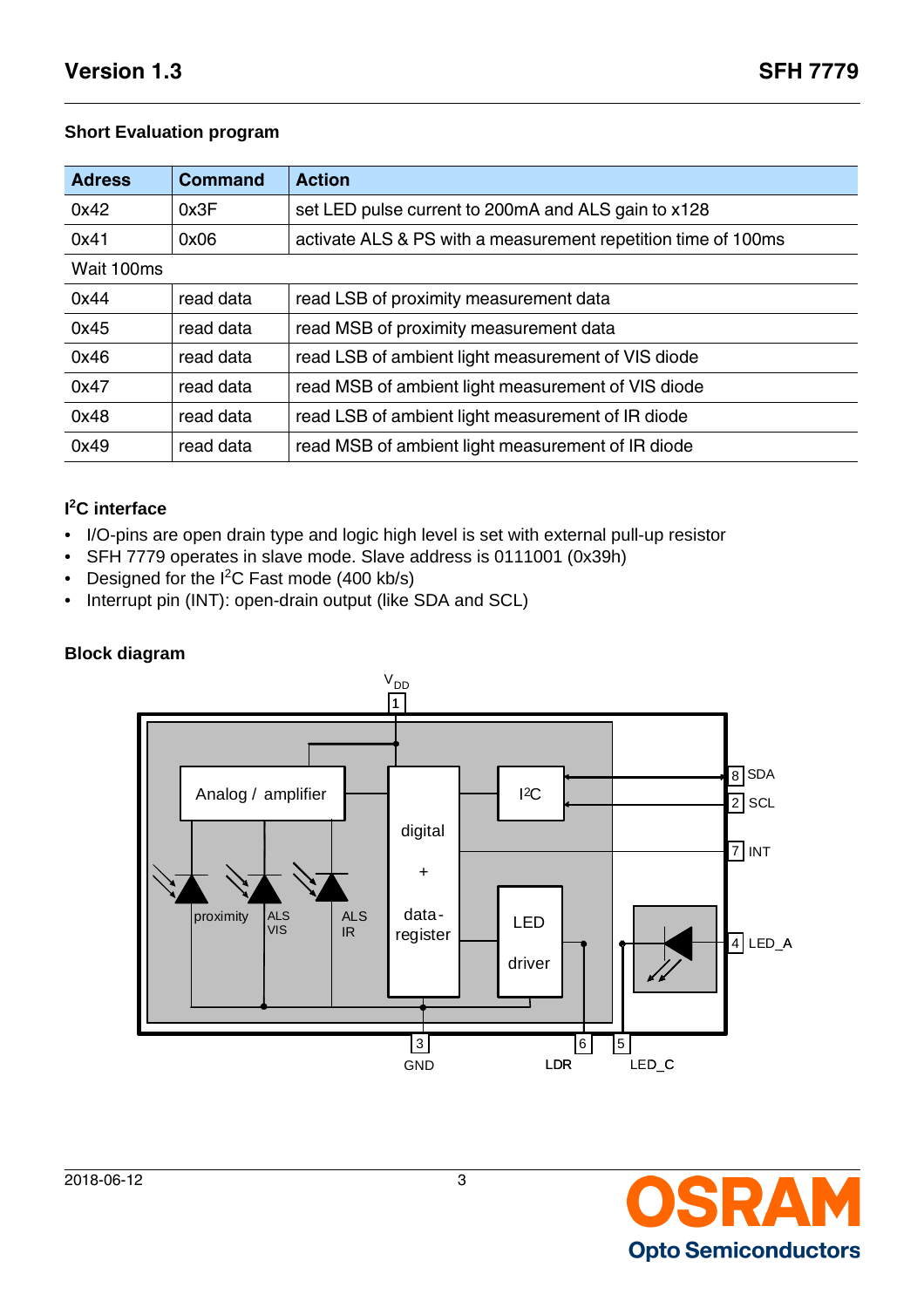| <b>Mode</b>                       | <b>Description</b>                                                                                                                                                                                                                                                                                         |
|-----------------------------------|------------------------------------------------------------------------------------------------------------------------------------------------------------------------------------------------------------------------------------------------------------------------------------------------------------|
| <b>OFF</b>                        | The device is inactive. Other units may use the $I^2C$ bus without any restrictions; I/O<br>pins and INT are in high Z state. There is no sink current through the LED                                                                                                                                     |
| STAND-BY                          | This is the initial mode after power-up. $I_{DD}$ is typ. 0.8 $\mu$ A. No measurement is<br>performed. Device can be activated by I <sup>2</sup> C bus communication. Data registers can<br>be read and written.                                                                                           |
| ALS / PS free -<br><b>RUNNING</b> | Measurements are triggered internally by the SFH 7779. Stand-by / active mode for<br>ALS and PS, measurement times, interrupt options and LED current can be adjusted<br>via I <sup>2</sup> C register. Measurement results can be read from the data register, the status<br>from the interrupt register. |





If  $V_{DD}$  exceeds the threshold voltage, the sensor will switch from OFF mode to STAND-BY mode. As shown in the transition-diagram above it is possible to switch between all modes without any restriction.

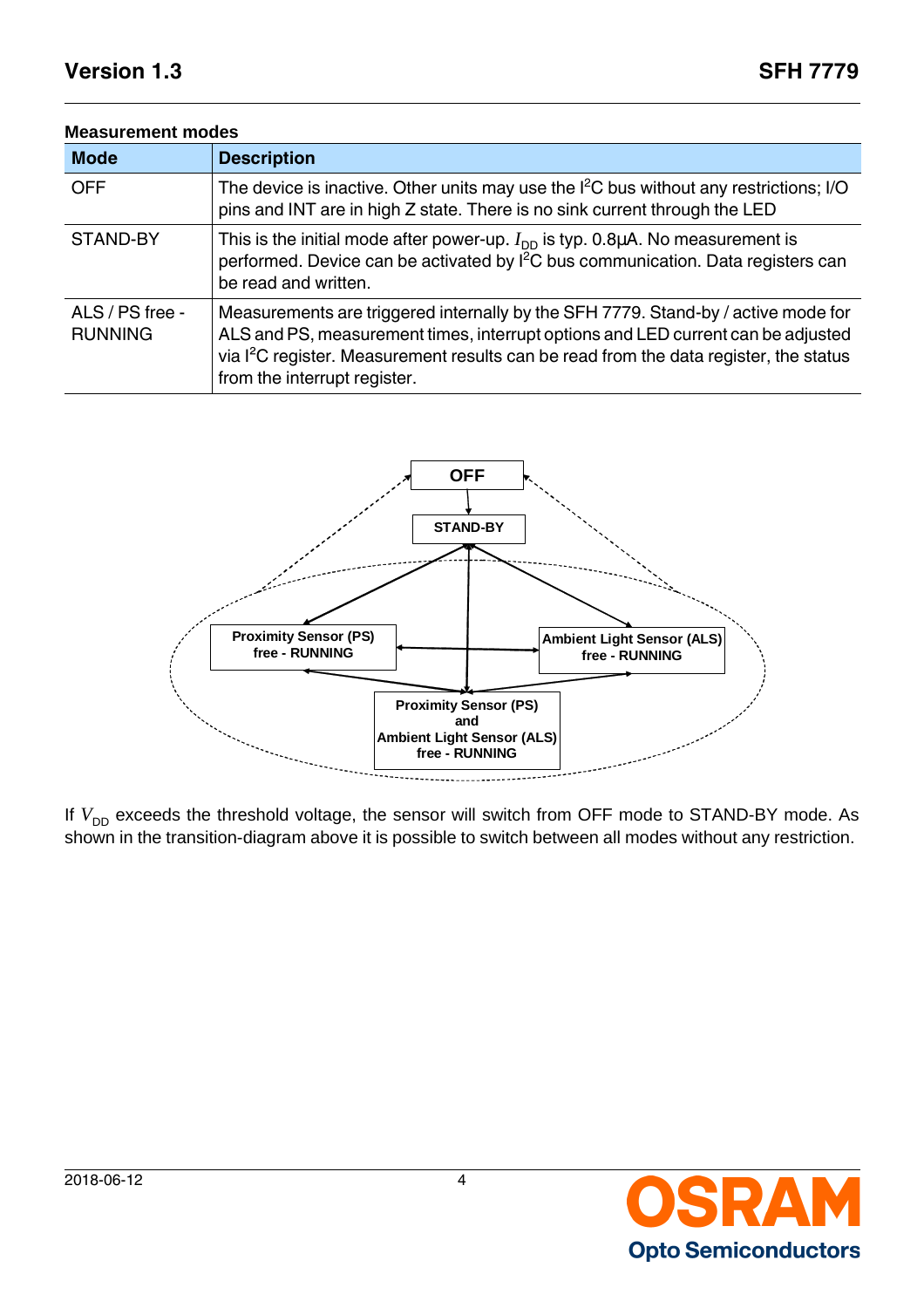### **Maximum Ratings**  $(T_A = 25 \degree C)$

| <b>Parameter</b>                                                       | <b>Symbol</b>       | <b>Values</b> | <b>Unit</b> |
|------------------------------------------------------------------------|---------------------|---------------|-------------|
| Storage temperature range                                              | ${\sf T}_{\sf stg}$ | $-40$ 100     | $^{\circ}C$ |
| Operating temperature range                                            | $T_{op}$            | $-40$ 85      | $^{\circ}C$ |
| Maximum supply voltage<br>(between $V_{DD}$ and GND)                   | $V_{DD}$            | 4.5           | V           |
| Maximum voltage of SDA, SCL to GND                                     | $V_{\text{dig}}$    | 4.5           | v           |
| Maximum voltage of INT to GND                                          | $V_{\text{int}}$    |               | ٧           |
| Maximum voltage of VLED to GND                                         | $V_{\mathsf{LED}}$  |               | V           |
| Maximum Current of INT and SDA                                         | $I_{INT}/I_{SDA}$   |               | mA          |
| <b>ESD withstand voltage</b><br>(acc. to ANSI / ESDA JEDEC JS-001-HBM) | $V_{ESD}$           | 2             | kV          |

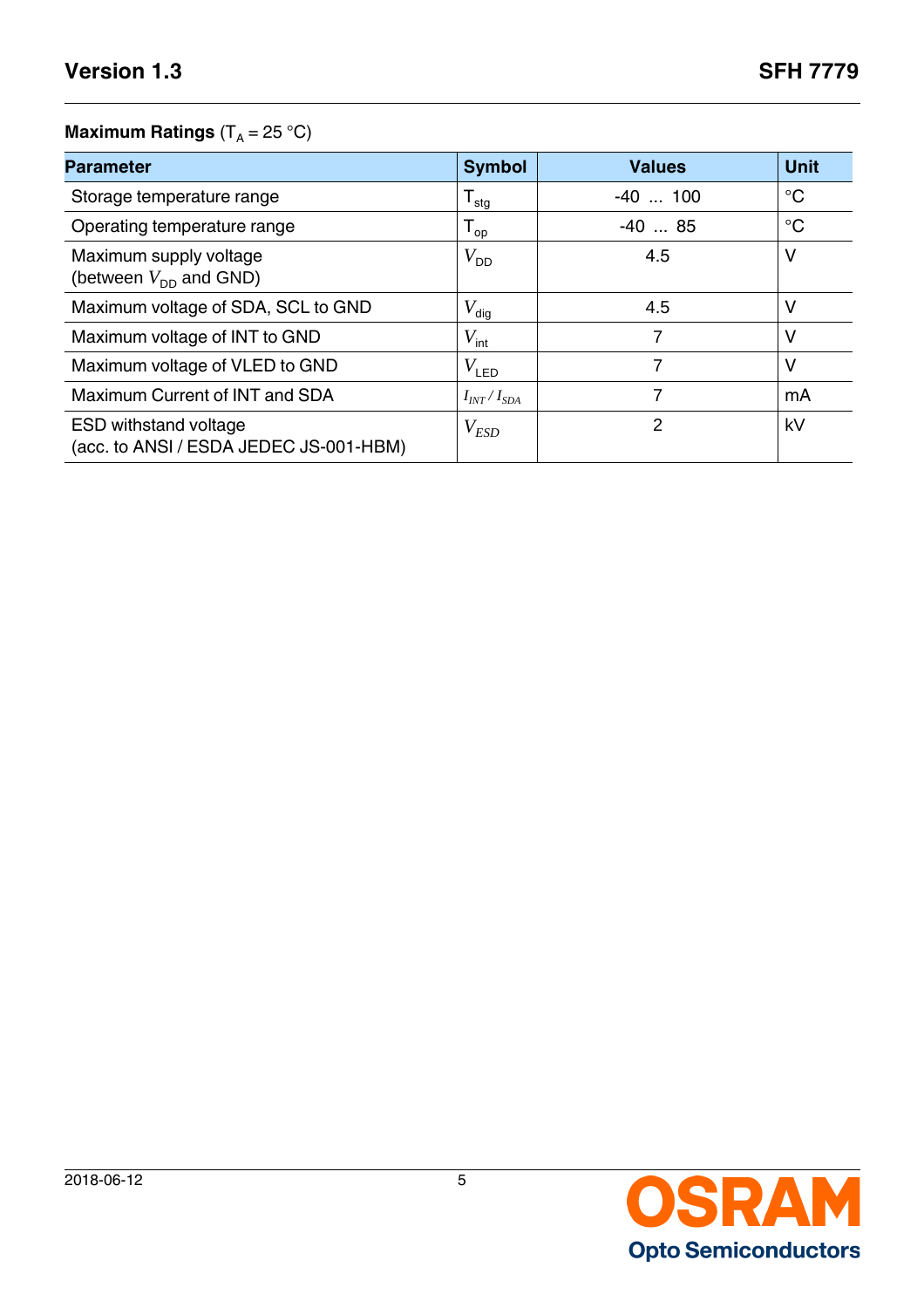### **Operating conditions**  $(T_A = 25 \text{ }^{\circ}\text{C})$

| <b>Parameter</b>                                                                                                                           | <b>Symbol</b>                            | <b>Value</b> | <b>Unit</b> |      |        |
|--------------------------------------------------------------------------------------------------------------------------------------------|------------------------------------------|--------------|-------------|------|--------|
|                                                                                                                                            |                                          | min.         | typ.        | max. |        |
| Supply voltage                                                                                                                             | $V_{DD}$                                 | 2.3          | 2.5         | 3.6  | $\vee$ |
| Ripple on supply voltage<br>$(V_{DDmin}$ and $V_{DDmax}$ must stay in the $V_{DD}$ range,<br>DC  100MHz)                                   | $V_{DD,rip}$                             |              |             | 200  | mV     |
| VDD threshold voltage<br>(voltage to initiate the start-up procedure)                                                                      | $V_{DD; th}$                             |              | 1.7         | 2.3  | $\vee$ |
| Voltage for INT                                                                                                                            | $V_{INT}$                                |              |             | 5.5  | $\vee$ |
| Voltage for SCL and SDA                                                                                                                    | $V_{SCL}$<br>$V_{SDA}$                   | 1.65         |             | 3.6  | $\vee$ |
| SDA and SCL input low level voltage                                                                                                        | $V_{\rm SCL\_low}$<br>$V_{SDA\_low}$     |              |             | 0.54 | $\vee$ |
| SDA and SCL input high level voltage                                                                                                       | $V_{SCL\_high}$<br>V <sub>SDA_high</sub> | 1.26         |             |      | $\vee$ |
| SDA and SCL input current                                                                                                                  | I <sub>SCL_low</sub><br><b>I</b> SDA_low | $-10$        |             | 10   | μA     |
| INT output low level voltage $(l_{INT} = 3 \text{ mA})$<br>(When INT is active: $V_{INT} = low$<br>when INT is inactive: $V_{INT}$ = high) | $V_{INT\_low}$                           |              |             | 0.4  | $\vee$ |
| Supply voltage LED <sup>1)</sup>                                                                                                           | $V_{LED}$                                | 2.3          | 3.5         | 5.5  | $\vee$ |
| <b>Ripple VLED</b>                                                                                                                         | $V_{LEDrip}$                             |              |             | 200  | mV     |

 $1/2.3$  V is only valid for an LED current setting up to 100mA; If the sensor is driven with LED currents >100mA the VLED voltage should be higher than 3.0V.

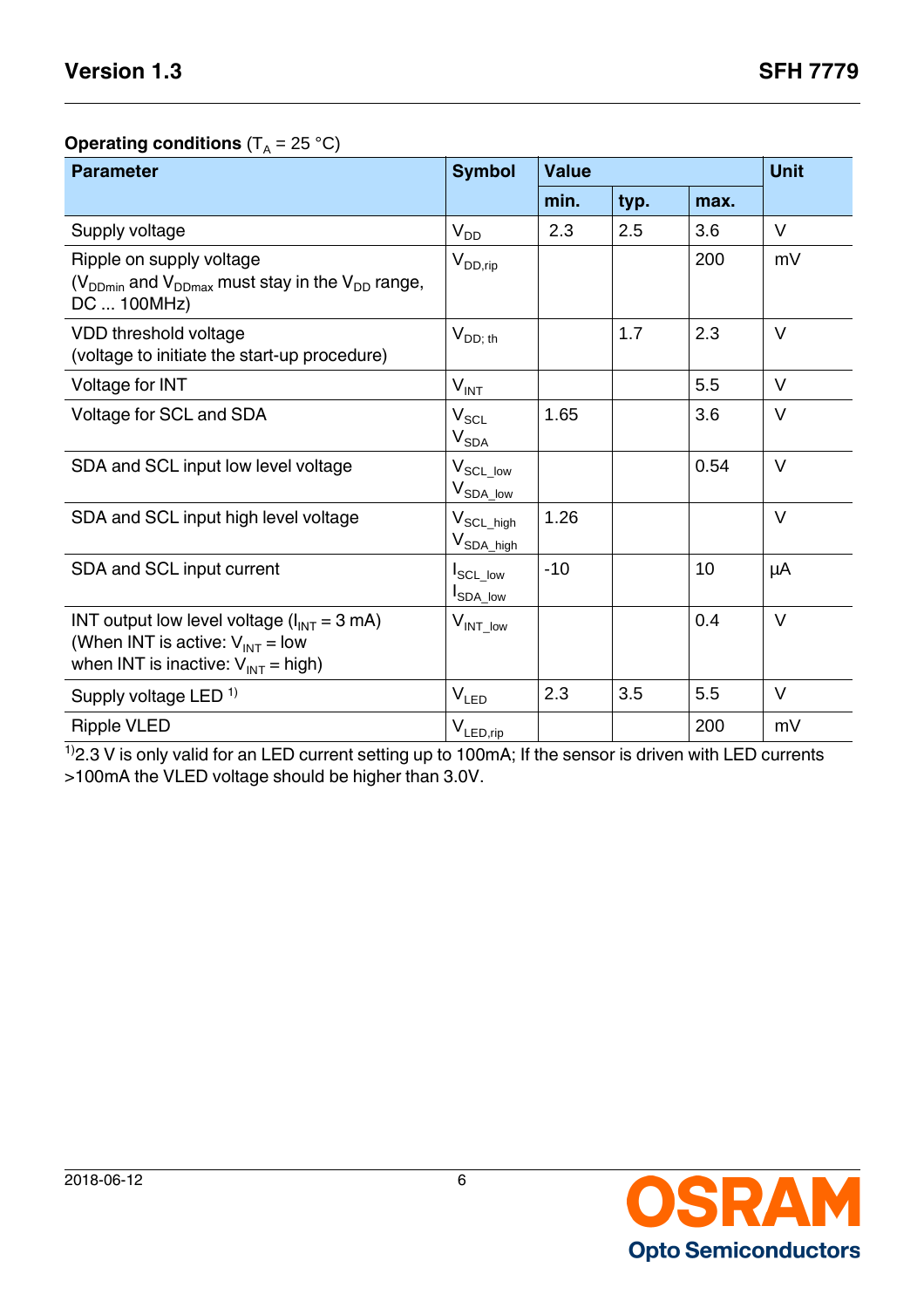### **Characteristics**  $(T_A = 25 \degree C)$

| <b>Parameter</b> | <b>Symbol</b> | Value |      |      | Unit |
|------------------|---------------|-------|------|------|------|
|                  |               | min.  | typ. | max. |      |

### **General**

| Conditions for OFF mode                                                                  | DD off              | 0.5 |     |    |
|------------------------------------------------------------------------------------------|---------------------|-----|-----|----|
| Current consumption in OFF mode<br>$(V_{DD} < 0.5V)$                                     | <sup>1</sup> DD.off |     |     | μA |
| STAND-BY mode current consumption<br>(Mode_control(41h) = 0x00; $V_{\text{DD}} = 2.5V$ ) | LDD, stby           | 0.8 | 1.5 | μA |

### **Proximity Sensor (PS)**

| LED centroid wavelength $(I_{IFD} = 100mA)$                                                                                                                                                                        | $\lambda$ centroid |      | 940             |      | nm     |
|--------------------------------------------------------------------------------------------------------------------------------------------------------------------------------------------------------------------|--------------------|------|-----------------|------|--------|
| LED Spectral bandwidth ( $I_{LED}$ = 100mA)                                                                                                                                                                        | $\Delta \lambda$   |      | 30              |      | nm     |
| Temperature coefficient of optical power of LED                                                                                                                                                                    | <b>TC</b>          |      | $-0.5$          |      | $%$ /K |
| <b>ILED ON time for one measurement</b>                                                                                                                                                                            | $t_{LEDON}$        | 80   | 200             | 300  | μs     |
| LED current, programmable<br>$V_{\text{LFD}}$ 2.3V for $I_{\text{LFD}}$ < 100mA<br>$V_{\text{LED}}$ 3.0V for $I_{\text{LED}}$ > 100mA                                                                              | $I_{LED}$          | 25   |                 | 200  | mA     |
| Accuracy of LED current source<br>(ALS_PS_CONTROL: LED Current = 00b)                                                                                                                                              | $I_{LED}$          | 22.5 | 25              | 27.5 | mA     |
| Mean current consumption in PS mode<br>(current consumption of the pulsed LED is not<br>included; $MODE$ CONTROL(0x41h) = 0x03h;<br>all other registers are default; $V_{DD} = 2.5V$ )                             | $I_{DD}$           |      | 60              | 150  | μA     |
| Mean current consumption in PS mode during<br>the 200 $\mu$ s LED pulse (t $_{LED~ON}$ )<br>(current consumption of the pulsed LED is not<br>included)                                                             | $I_{DD}$           |      | 6.5             | 8.5  | mA     |
| Typical detection distance <sup>1)</sup><br>KODAK grey card $100x130mm^2$ , R=90%<br>$(I_{\text{LED}} = 200 \text{mA}, V_{\text{DD}} = 2.5 \text{V}, E_{\text{v}} = 0 \text{lx};$<br>high threshold $= 11$ counts) | $h_{\text{on}}$    |      | 10 <sup>1</sup> |      | cm     |

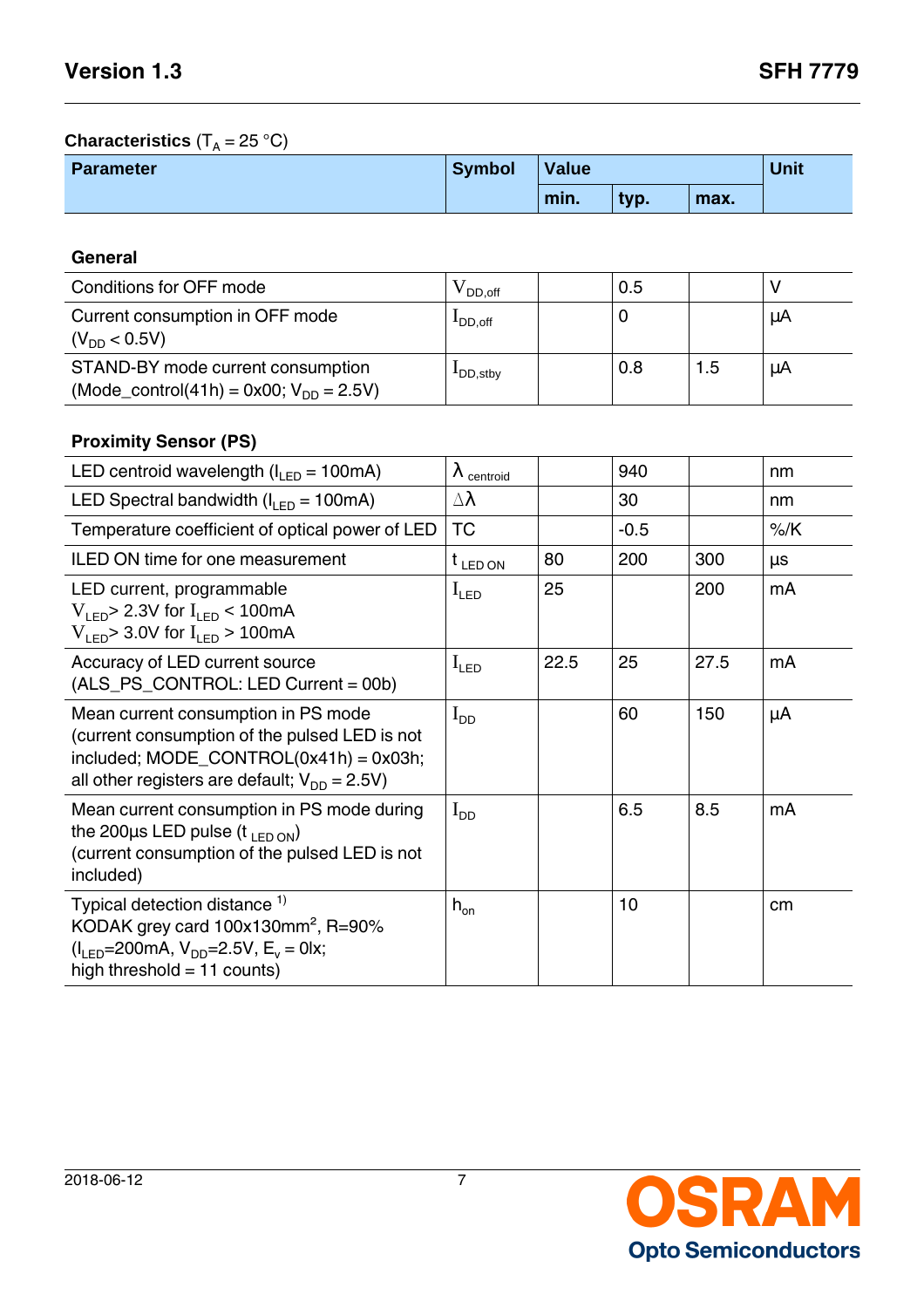| Typical none detection distance <sup>1)</sup><br>KODAK grey card 100x130mm <sup>2</sup> , R=90%<br>$(I_{LED} = 200 \text{mA}, V_{DD} = 2.5 \text{V}, E_v = 0 \text{lx}$<br>low threshold $= 8$ counts) | $h_{\text{off}}$ | 12   | cm     |
|--------------------------------------------------------------------------------------------------------------------------------------------------------------------------------------------------------|------------------|------|--------|
| PS sensor output with human skin reflector<br>$(I_{IFD} = 200 \text{mA}, V_{DD} = 2.5 \text{V}, h = 0 \text{mm}$ : skin directly<br>on top of the sensor)                                              | $PS_{out}$       | 850  | counts |
| Temperature coefficient of the PS signal<br>$(I_{IFD} = 200 \text{mA}, V_{DD} = 2.5 \text{V}, R = 90\%,$<br>$A_{\text{Reflector}} = 10x13 \text{cm}^2$ , h=4cm)                                        | $TK_{PS}$        | 0.15 | $%$ /K |

### **1) Example of PS Hysteresis**

The switching distance h is specified from top sensor surface to the reflector.



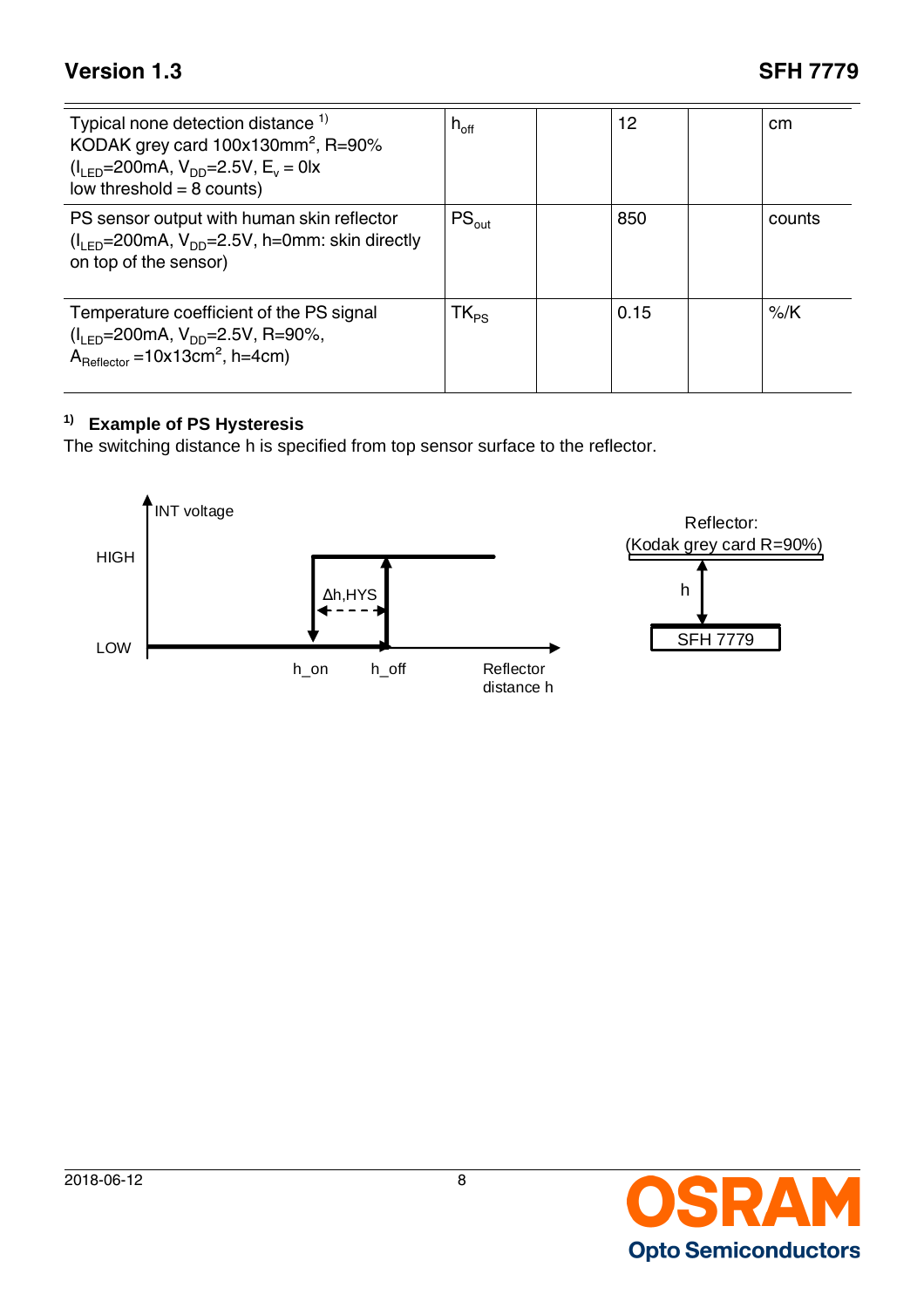#### **Dimensions of proposed optical aperture**

(optical aperture: IR transmitting opening in cover glass)



Dimensions in mm

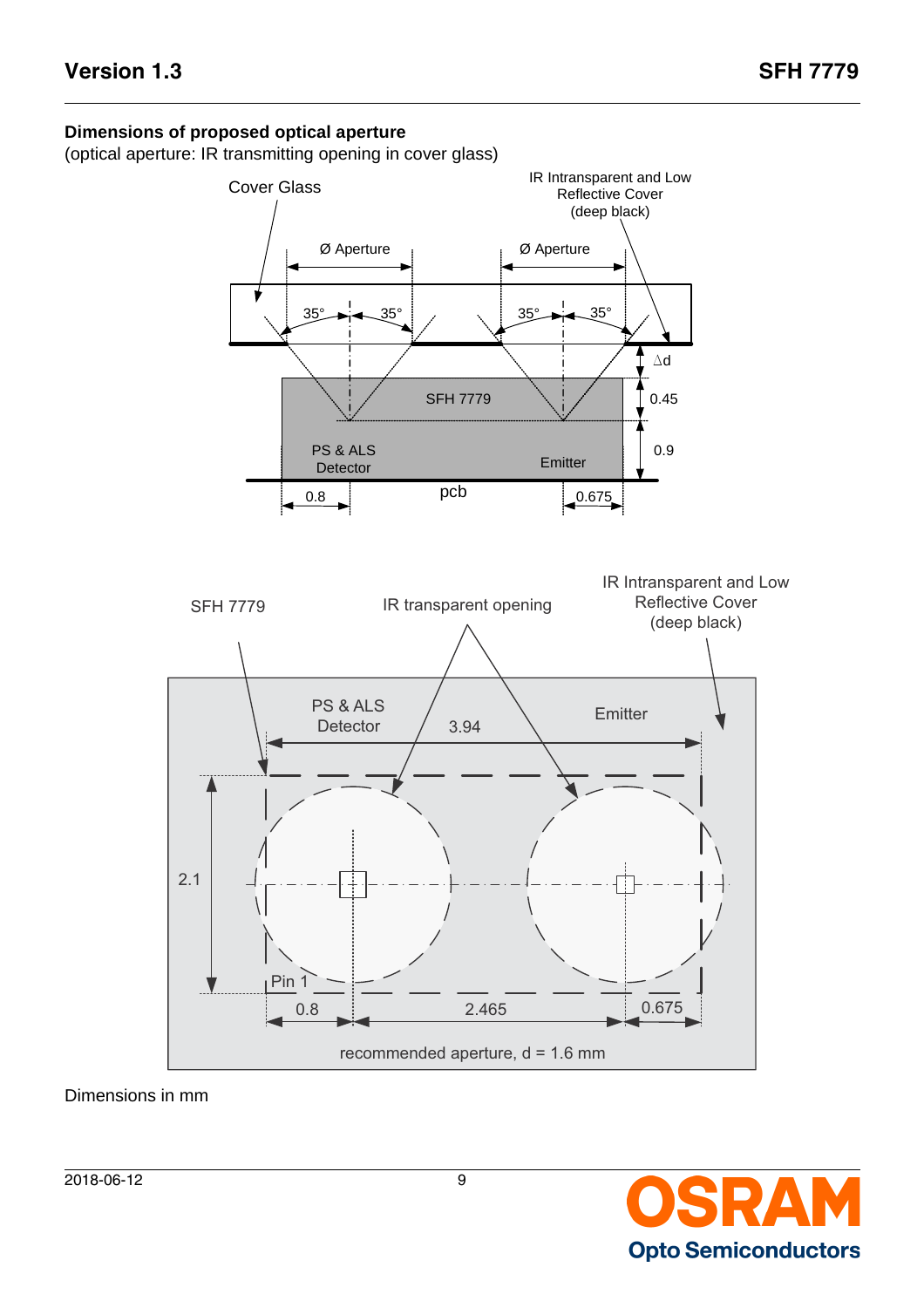# **Characteristics** (Ta = 25°C)

| <b>Parameter</b> | <b>Symbol</b> | <b>Value</b> |      | Unit |  |
|------------------|---------------|--------------|------|------|--|
|                  |               | min.         | typ. | max. |  |

#### **Ambient Light Sensors: ALS VIS and ALS IR diode**

| Wavelength of max. sensitivity for ALS VIS                                                                                                                                                                                       | $\lambda$ S <sub>max</sub>         |                | 560            |                | nm                     |
|----------------------------------------------------------------------------------------------------------------------------------------------------------------------------------------------------------------------------------|------------------------------------|----------------|----------------|----------------|------------------------|
| Spectral range of sensitivity (10% of $S_{\text{max}}$ ) of<br><b>ALS VIS</b>                                                                                                                                                    | $\lambda$ S <sub>10%</sub>         | 450            |                | 950            | nm                     |
| Wavelength of max. sensitivity of ALS IR                                                                                                                                                                                         | $\lambda$ S <sub>max</sub>         |                | 880            |                | nm                     |
| Spectral range of sensitivity (10% of $S_{max}$ ) of<br><b>ALS IR</b>                                                                                                                                                            | $\lambda$ S <sub>10%</sub>         | 830            |                | 1050           | nm                     |
| Illuminance measurement range is<br>programmable<br>(the maximum ALS sensitivity can be reached<br>with the ALS high sensitivity mode --> 400ms<br>ALS integration time)<br>$(MODE$ <sub>_</sub> CONTROL $(0x41h)$ = 0Ah or 0Bh) |                                    | 0.0022         |                | 73000          | $\mathsf{I}\mathsf{x}$ |
| ALS VIS sensor output<br>(1000lx; white LED; $V_{DD} = 2.5V$ )<br>$((MODE\_CONTROL (0x41h) = 08h))$<br>$(ALS_PS_CONTROL (0x42h): Gain = X1)$                                                                                     | $\mathsf{ALS}_{\mathsf{VIS\_out}}$ | 750            | 900            | 1080           | counts                 |
| ALS IR sensor output<br>$(324 \mu W/cm^2$ ; IRED 850 nm; $V_{DD} = 2.5V$ )<br>$((MODE$ CONTROL $(0x41h) = 08h)$<br>$(ALS_PS_CONTROL (0x42h): Gain = X1)$                                                                         | $\mathsf{ALS}_{\mathsf{IR\_out}}$  | 460            | 550            | 660            | counts                 |
| ALS VIS sensor output at darkness<br>$((MODE\_CONTROL (0x41h) = 08h)$<br>$(ALS_PS_CONTROL (0x42h): Gain = X1)$                                                                                                                   | $\texttt{ALS}_\textsf{VIS\_out}$   | $\overline{0}$ | $\overline{0}$ | $\overline{2}$ | counts                 |
| ALS IR sensor output at darkness<br>$((MODE\_CONTROL (0x41h) = 08h)$<br>$(ALS_P S_CONTROL (0x42h): Gain = X1)$                                                                                                                   | $\mathsf{ALS}_{\mathsf{IR\_out}}$  | $\mathbf 0$    | $\overline{0}$ | $\overline{c}$ | counts                 |

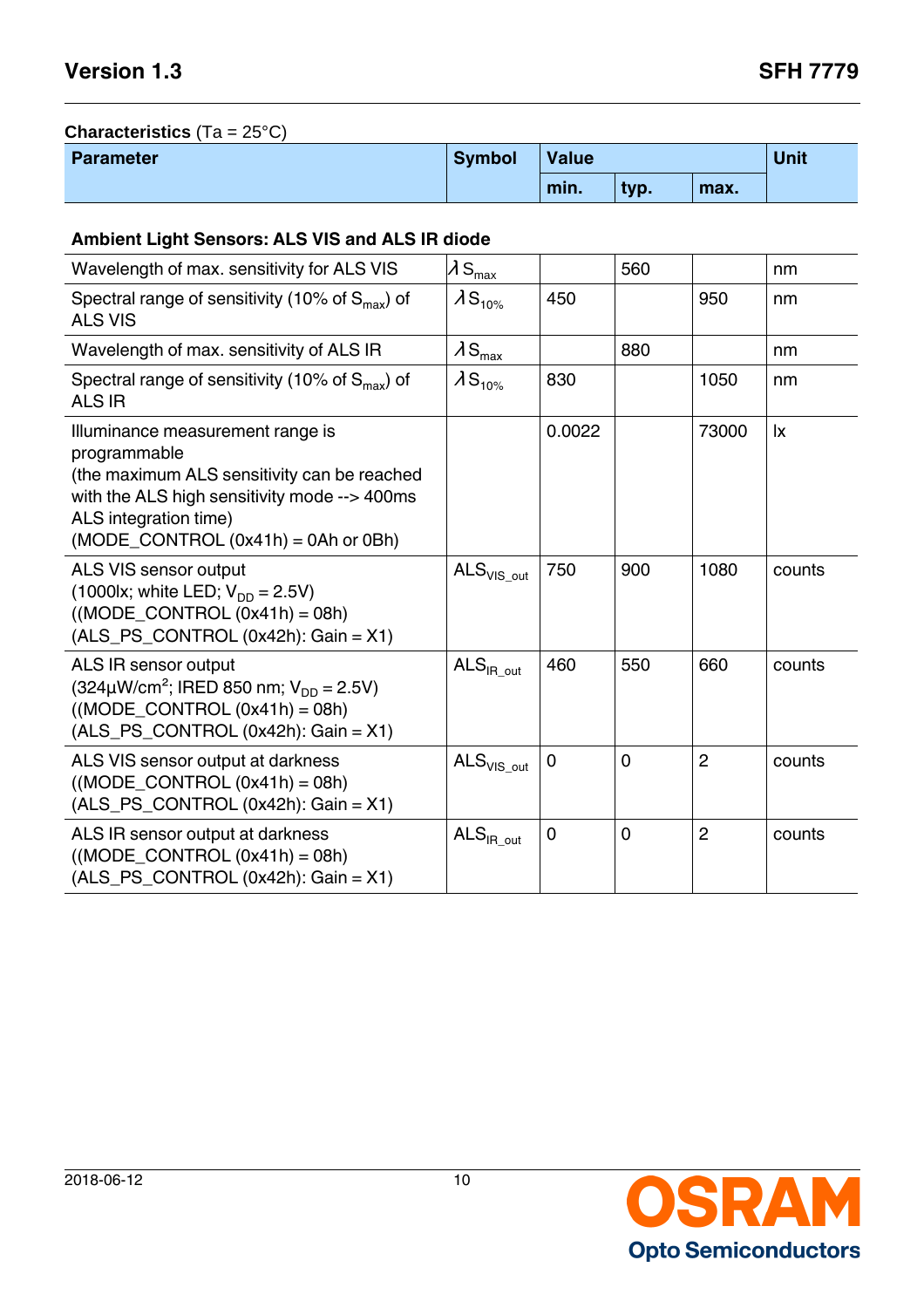| <b>Parameter</b>                                                                                                                                                             | <b>Symbol</b>                      | <b>Value</b> |                      |      | <b>Unit</b>   |
|------------------------------------------------------------------------------------------------------------------------------------------------------------------------------|------------------------------------|--------------|----------------------|------|---------------|
|                                                                                                                                                                              |                                    | min.         | typ.                 | max. |               |
| Resolution of the digital output signal based on<br>gain settings for ALS VIS:<br>$MODE\_CONTROL (0x41h) = 08h$<br>$t_{int ALS} = 100$ ms<br>Gain X1<br>Gain X2<br>Gain X 64 | $\mathsf{ALS}_{\mathsf{VIS\_out}}$ |              | 1.1<br>0.55<br>0.018 |      | lx/count      |
| <b>Gain X 128</b><br>High sensitive mode:                                                                                                                                    |                                    |              | 0.009                |      |               |
| $MODE$ _CONTROL (0x41h) = 0Ah<br>$t_{int ALS} = 400$ ms<br><b>Gain X 128</b><br>$(V_{DD} = 2.5V;$ white LED)<br>- Gain settings at ALS_PS_CONTROL (0x42h)                    |                                    |              | 0.002                |      |               |
| Typical temperature coefficient for ALS<br>measurement<br>(1000lx; white LED; $V_{DD} = 2.5V$ )                                                                              | $TC_{Fv}$                          |              | 0.2                  |      | $%$ /K        |
| Mean current consumption<br>$((MODE\_CONTROL (0x41h) = 08h)$<br>(other registers are in default)                                                                             | $I_{\mathsf{DD}}$                  |              | 90                   | 150  | μA            |
| Typical error by Flicker noise<br>(caused by bulbs (f=50 or 60Hz) or fluorescent<br>lamps)                                                                                   |                                    |              |                      | 3    | $\frac{1}{2}$ |

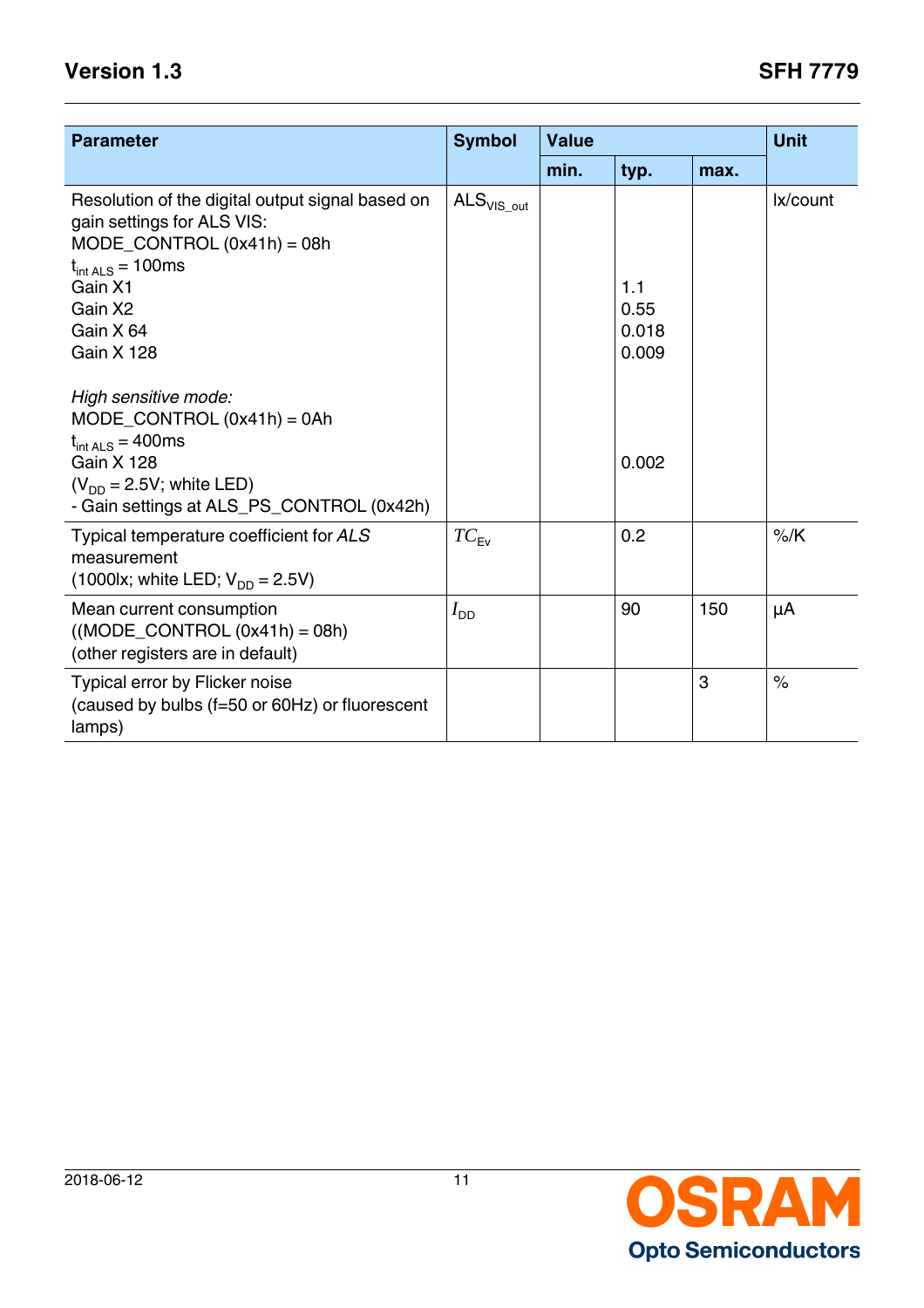# **Diagrams for ALS sensor**

**Relative Spectral Sensitivity of ALS VIS**  $S_{rel\_VIS} = f(\lambda)$ 



#### **Relative Spectral Sensitivity of ALS IR**

 $S_{rel\_IR} = f(\lambda)$ ; 100% = maximum sensitivity of ALS VIS diode



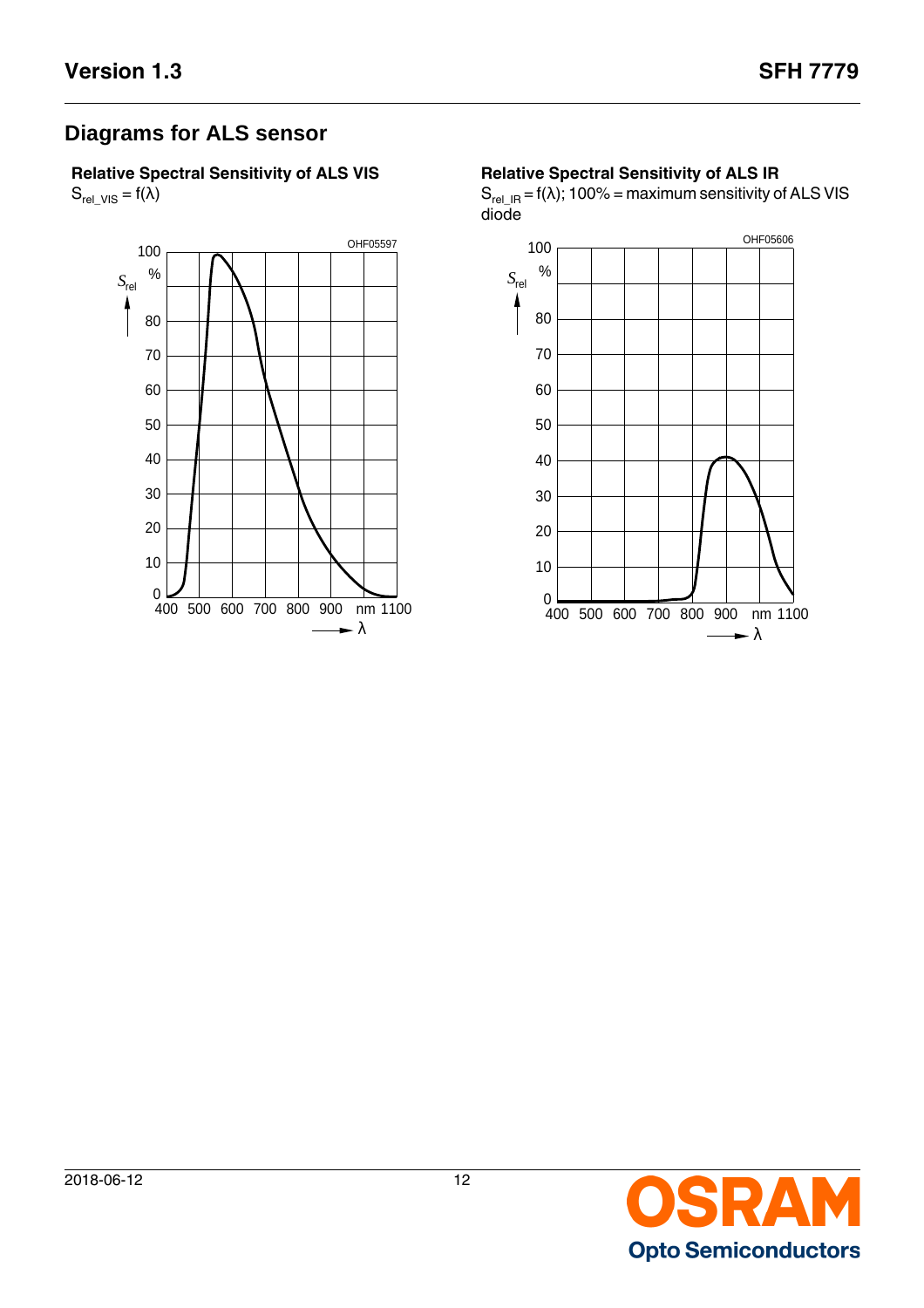#### **ALS VIS sensitivity ranges**

ALS VIS output f(E<sub>v</sub>); white LED; f(sensitivity settings);  $T_{int}$ : integration time (register 0x41h); X: gain settings (register 0x42h)



### **Direction Characteristic of ALS Vis diode**

 $S_{rel} f(\varphi)$ 



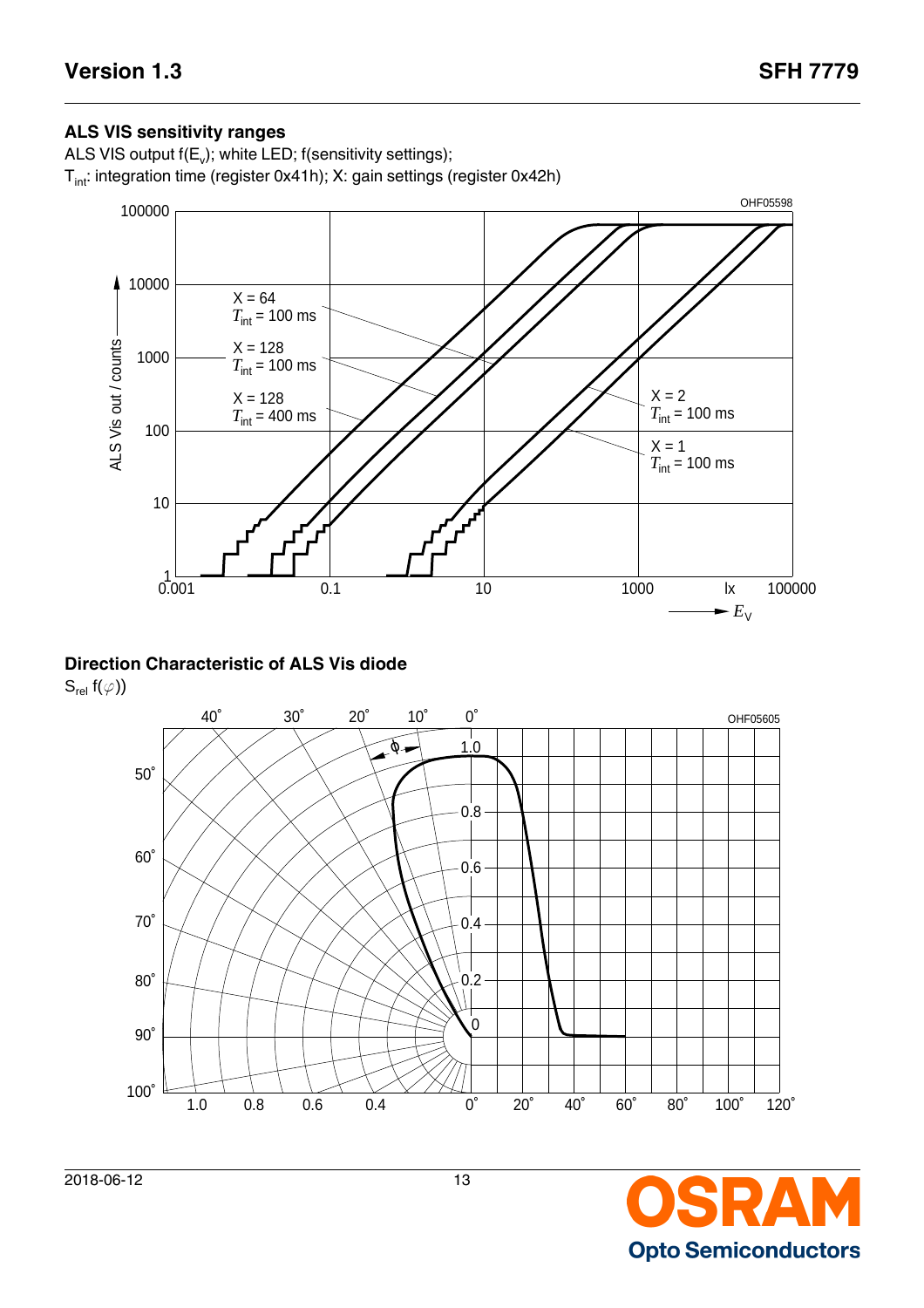# **Diagrams for PS sensor**

## **PS sensitivity f(R = reflectivity)**

 $V_{DD}$ =2.5V; I<sub>LED</sub>=200mA; T<sub>rep</sub>=100ms; A<sub>Reflector</sub> = 10 x 13 cm<sup>2</sup>

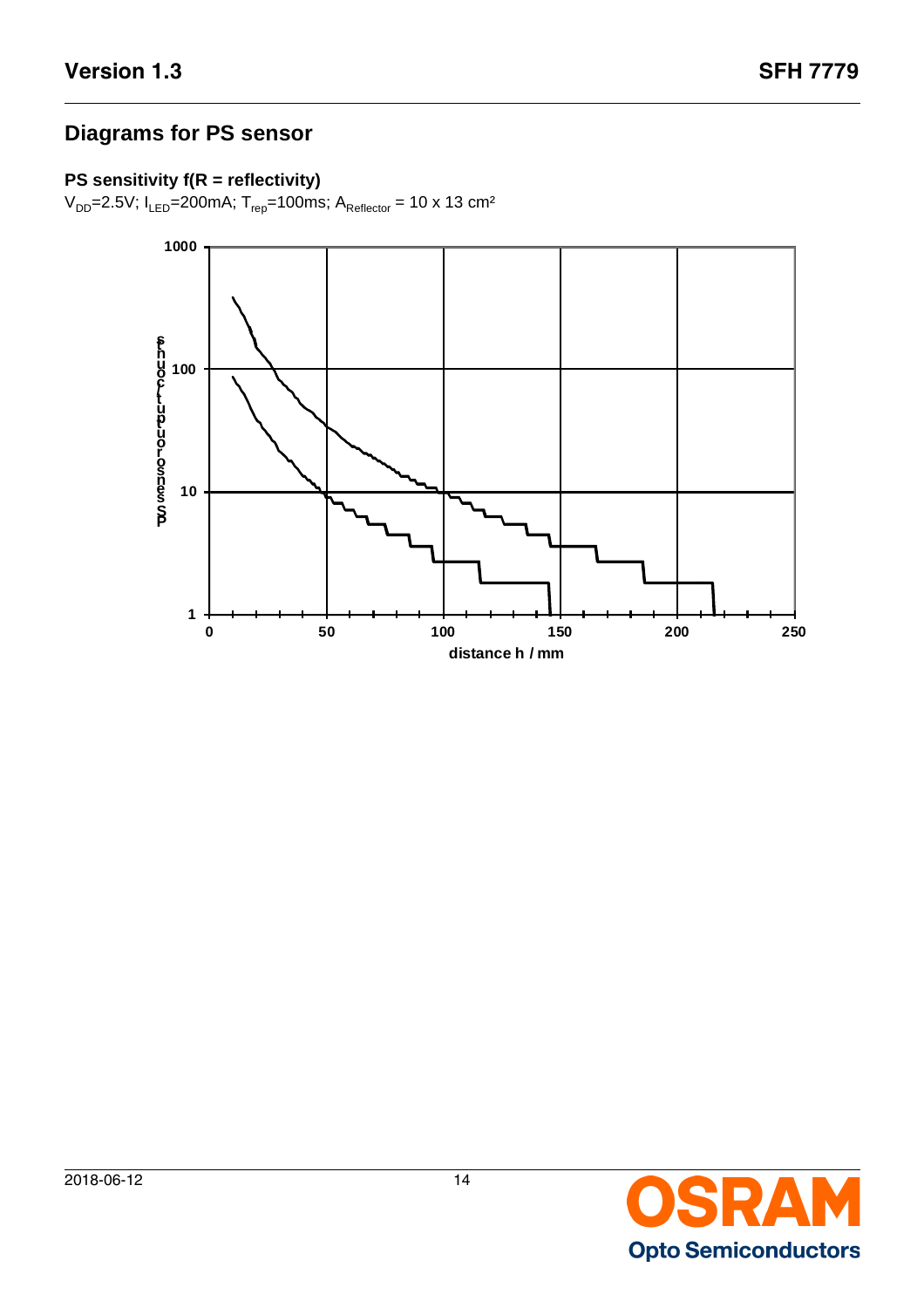### **PS sensitivity f(I<sub>LED</sub>)**

 $V_{DD}$ =2.5V; T<sub>rep</sub>=100ms; R=90%; A<sub>Reflector</sub> = 10 x 13 cm<sup>2</sup>



### **Typical crosstalk free range**





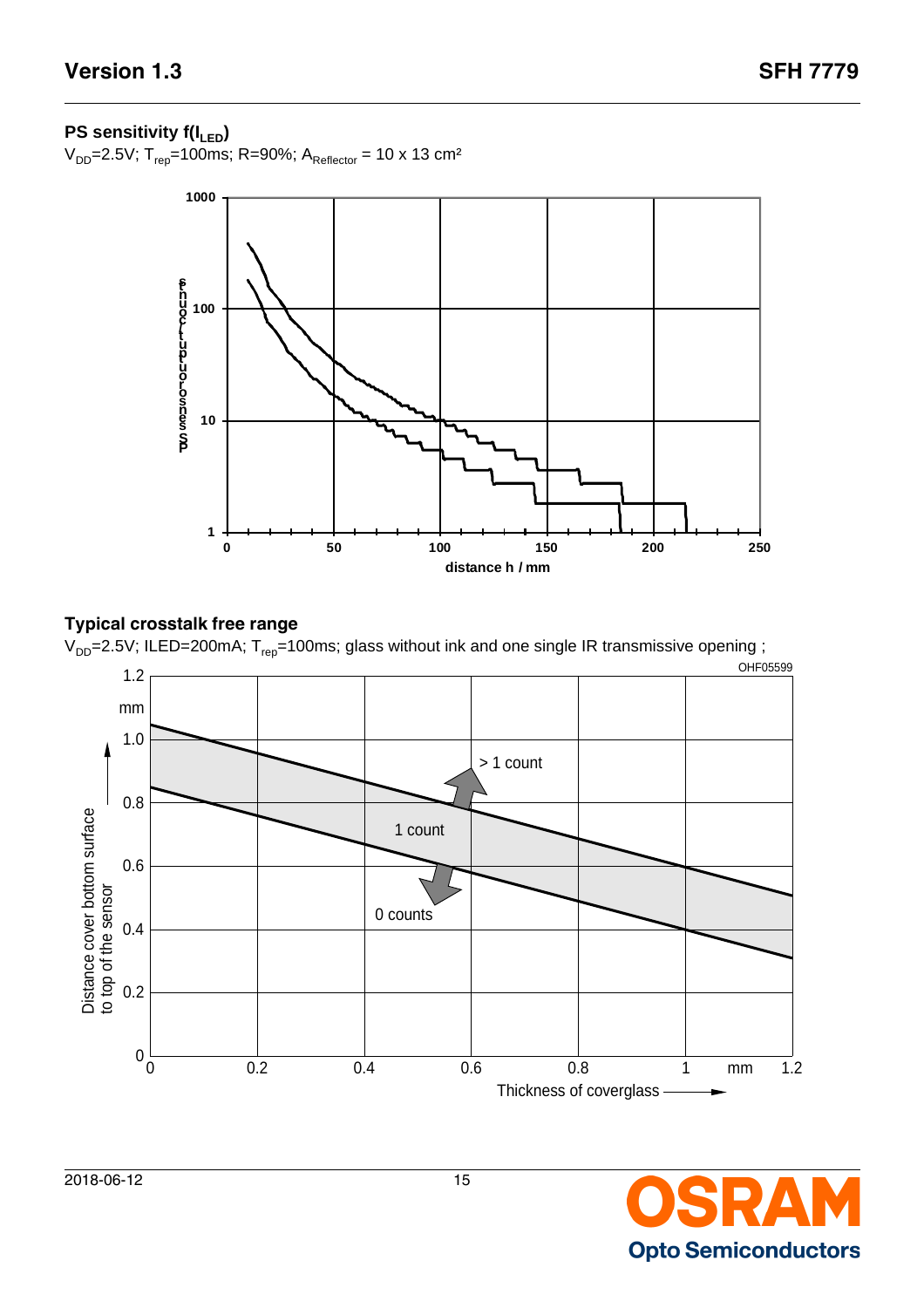#### **Typical crosstalk free range**

 $V_{DD}$ =2.5V; ILED=200mA; T<sub>rep</sub>=100ms; glass without ink and a two separate IR transmissive openings for emitter and detector



*Note for crosstalk free range: The displayed crosstalk free ranges for a single or two hole IR transmissive opening are measured with a clear cover.Depending on the used ink the crosstalk level can differ and needs to be measured.OSRAM OS provides costumer related application support and measurements - please contact your OSRAM OS marketing or sales partner, if support is required.*

*As the measurement results show the typical performance of the sensor OSRAM OS recommends to design inn a additional safety guard in the distance of the cover bottom surface to the top of the sensor of 200µm.* 

*e.g.: for a 0.5mm thick cover window with two holes and an acceptable crosstalk level of 0 counts the distance of the* 

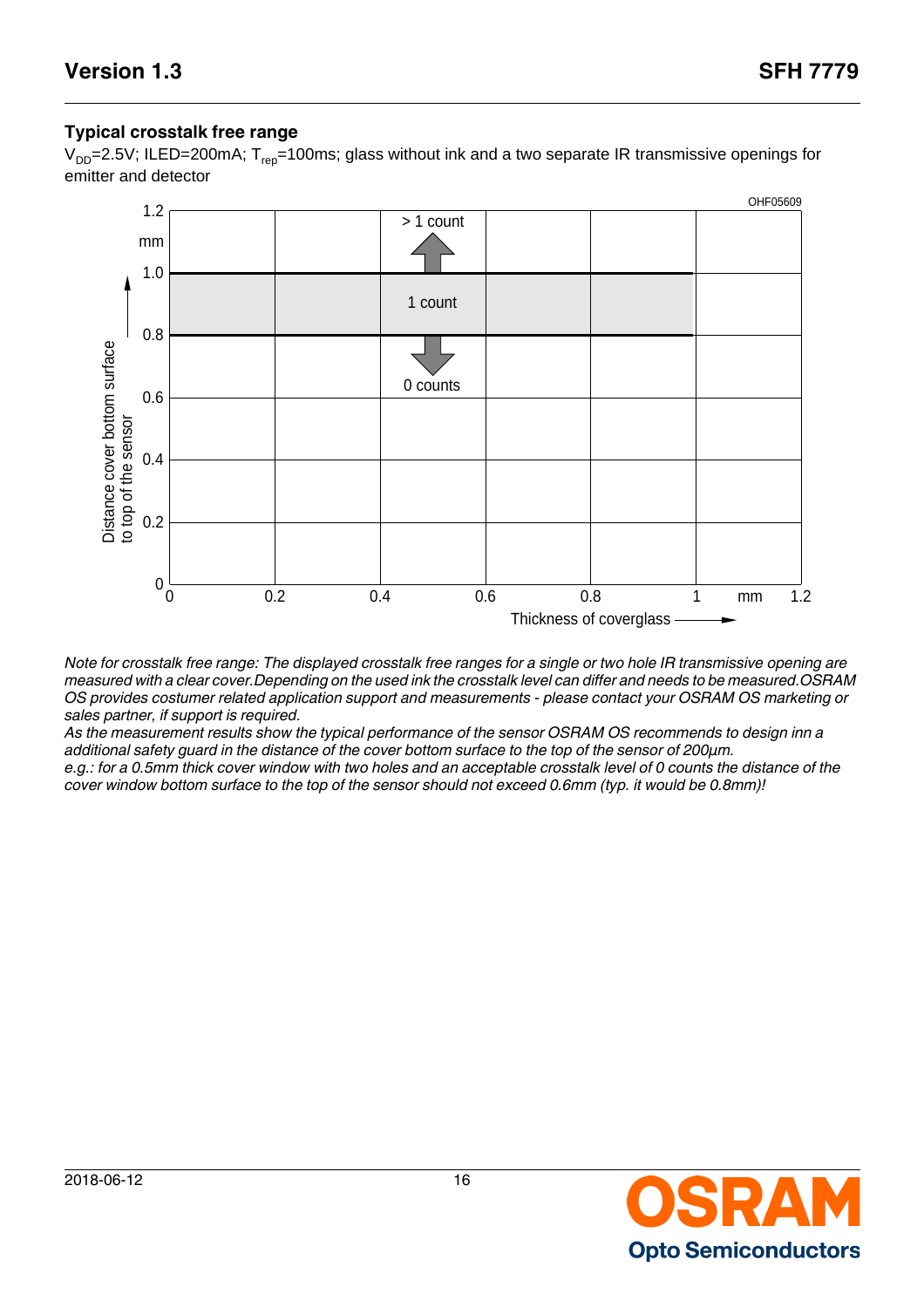#### **Radiation Characteristics of the IR Emitter**

 $I_{rel}$  f( $\varphi$ )



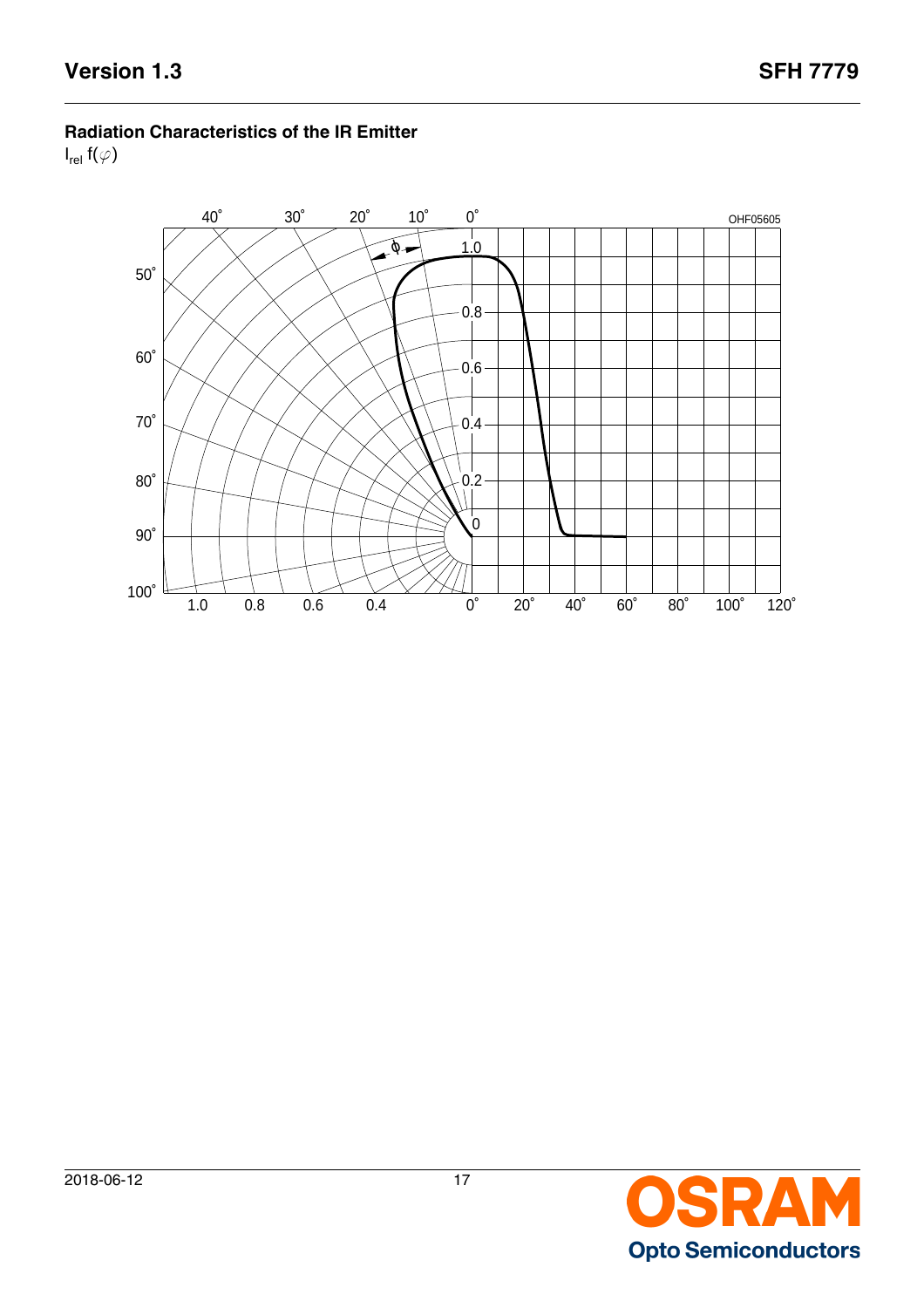# **Diagrams for I<sub>DD</sub> current consumption**

**Current consumption I<sub>DD</sub>** in standby mode  $I_{DD}$  = f(V<sub>DD</sub>); Register 0x41= 0x00



**Current consumption**  $I_{DD}$  **in PS mode** 

 $I_{DD}$  = f(V<sub>DD</sub>); Register 0x41= 0x03



**Current consumption I<sub>DD</sub> in ALS mode**  $I_{DD} = f(V_{DD})$ ; Register 0x41= 0x08



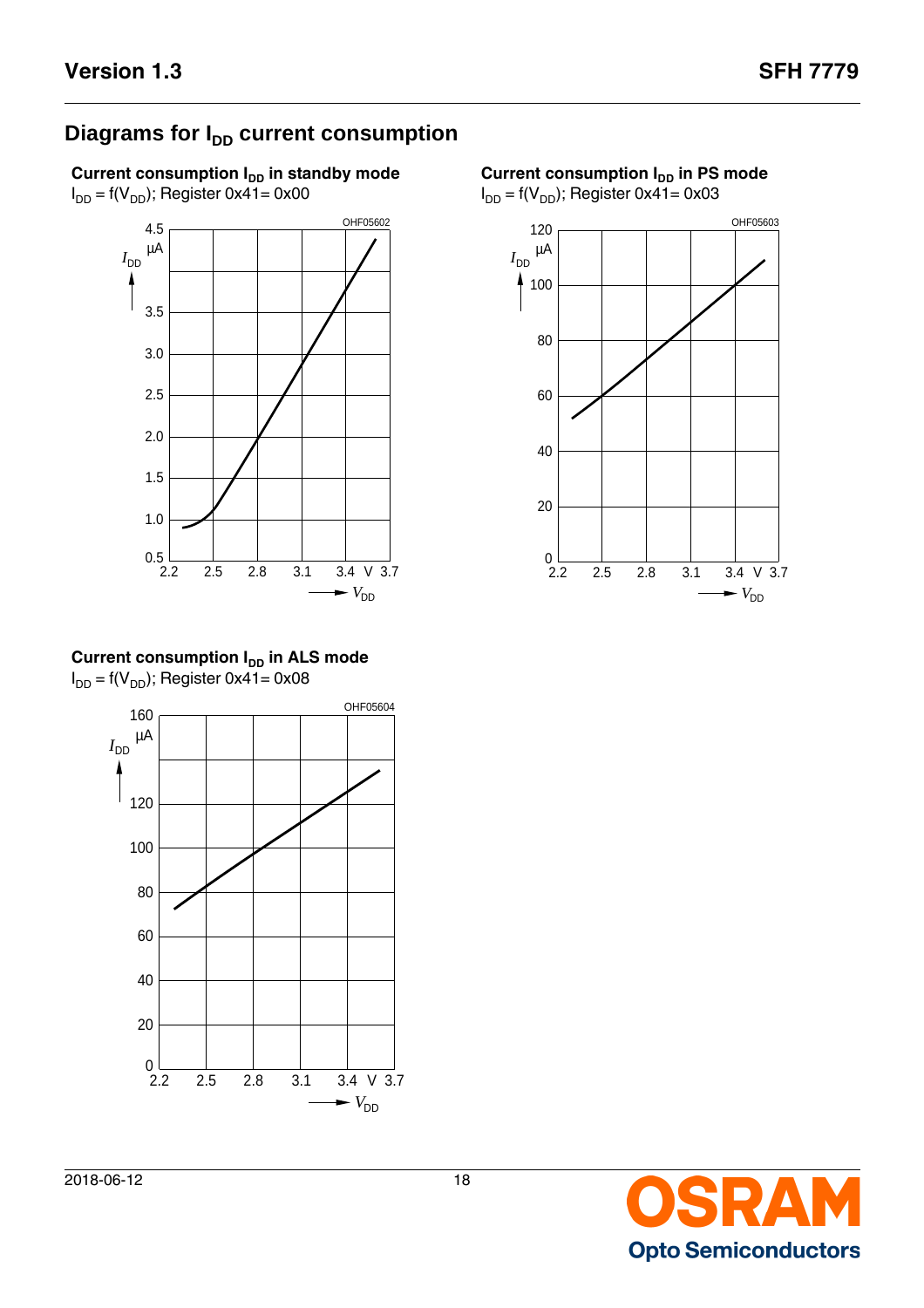# **Register**

### **SYSTEM\_CONTROL register (0x40h)**

The SYSTEM\_CONTROL register is used to control the software (SW) reset and the interrupt function (INT). Manufacturer ID and Part ID can be read.

|            | <b>R/W-Register 0x40</b>          |                                               |     |                                    |   |              |                               |   |  |
|------------|-----------------------------------|-----------------------------------------------|-----|------------------------------------|---|--------------|-------------------------------|---|--|
| <b>Bit</b> |                                   | 6                                             | 5   | 4                                  | 3 | $\mathbf{2}$ |                               | 0 |  |
|            | <b>SW</b> reset                   | <b>INT</b> reset                              | ID  | <b>Manufacturer</b><br>(Read only) |   |              | <b>Part ID</b><br>(Read only) |   |  |
| default    | 0 Initial reset is not<br>started | 0 INT pin status is not<br>initialized        | 001 |                                    |   | 001          |                               |   |  |
|            | 0 Initial reset is not started    | 0 INT pin status is not initialized           |     |                                    |   |              |                               |   |  |
|            | 1 Initial reset started           | 1 INT pin become inactive<br>(high impedance) |     |                                    |   |              |                               |   |  |

### **MODE\_CONTROL register (0x41h)**

CONTROL of PS and ALS operating modes and time settings.

Repetition time is the time between two separate measurements. Integration time is the duration for one measurement. ALS high sensitivity modes are 1010 and 1011 with an increased integration time of 400ms. In PS operating mode: "normal mode" only one PS measurement is performed during one PS repetition time. In PS operating mode "twice mode" two independent PS measurement are performed within one PS repetition time. Both measurements are independent and can trigger the interrupt. This feature can be used to decrease the interrupt update time if the persistence function (register 0x43h) is used.

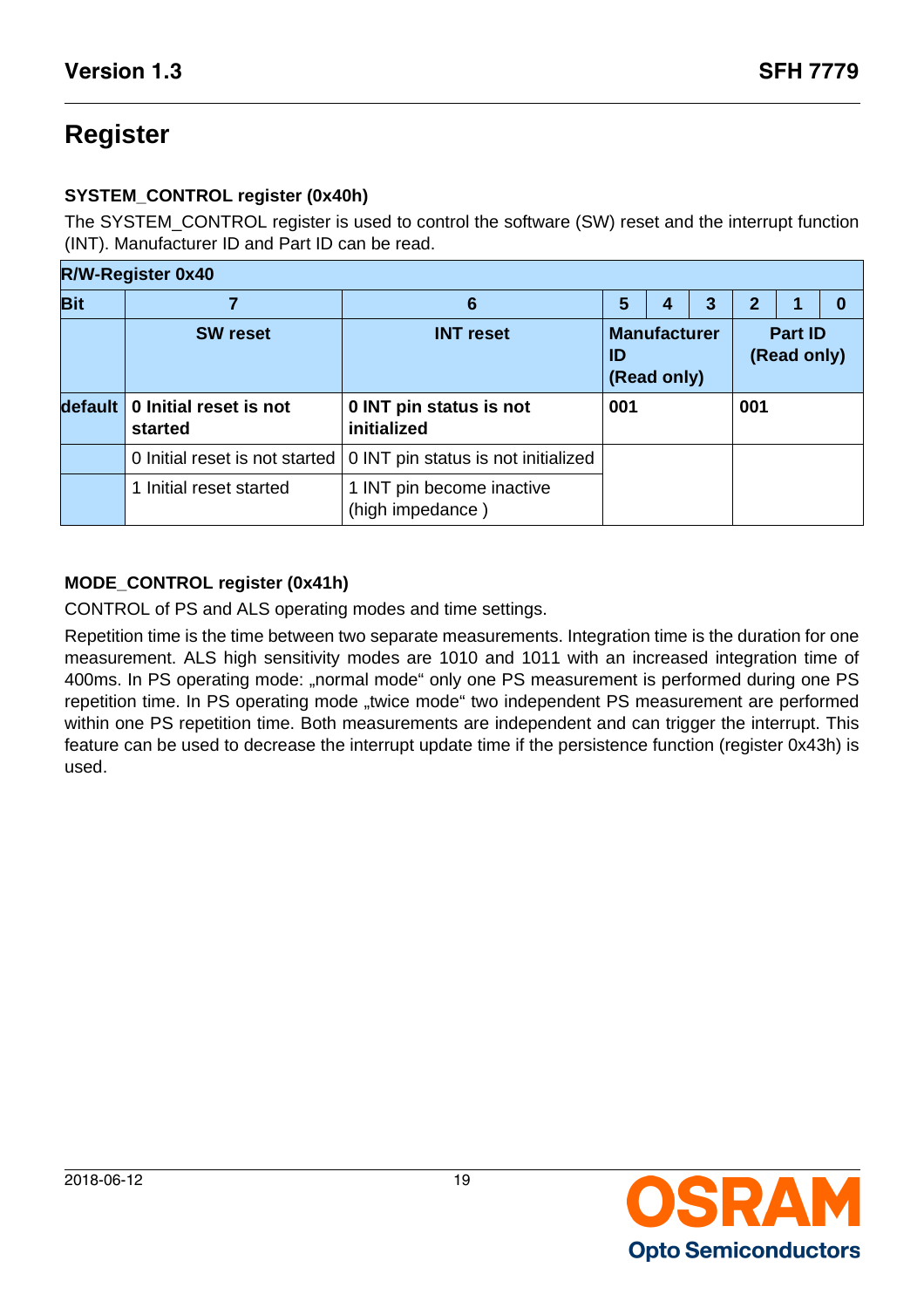.

| R/W-Register 0x41 |                |                 |                |                          |                |                |      |          |                                                   |                        |
|-------------------|----------------|-----------------|----------------|--------------------------|----------------|----------------|------|----------|---------------------------------------------------|------------------------|
| <b>Bit</b>        | $\overline{7}$ | $6\phantom{1}6$ | $5\phantom{.}$ | $\overline{\mathbf{4}}$  | $\overline{3}$ | $\overline{2}$ | 1    | $\bf{0}$ | <b>Repetition /</b><br><b>Integration</b><br>time | <b>Repetition time</b> |
|                   |                | <b>Reserved</b> |                | <b>PS operating mode</b> |                |                |      |          | <b>ALS</b>                                        | <b>PS</b>              |
|                   |                |                 |                |                          |                |                |      |          |                                                   |                        |
| default           |                |                 |                | 0 normal mode            |                |                | 0000 |          | standby                                           | standby                |
|                   |                |                 |                | 0 normal mode            |                |                | 0000 |          | standby                                           | standby                |
|                   |                |                 |                | 1 twice mode             |                | 0001           |      | standby  | 10 <sub>ms</sub>                                  |                        |
|                   |                |                 |                |                          |                | 0010           |      | standby  | 40 <sub>ms</sub>                                  |                        |
|                   |                |                 |                |                          |                | 0011           |      |          | standby                                           | <b>100ms</b>           |
|                   |                |                 |                |                          |                |                | 0100 |          | standby                                           | 400ms                  |
|                   |                |                 |                |                          |                |                | 0101 |          | 100ms / 100ms                                     | standby                |
|                   |                |                 |                |                          |                |                | 0110 |          | 100ms / 100ms                                     | <b>100ms</b>           |
|                   |                |                 |                |                          |                | 0111           |      |          | 100ms / 100ms                                     | 400ms                  |
|                   |                |                 |                |                          |                |                | 1000 |          | 400ms / 100ms                                     | standby                |
|                   |                |                 |                |                          |                |                | 1001 |          | 400ms / 100ms                                     | <b>100ms</b>           |
|                   |                |                 |                |                          |                |                | 1010 |          | 400ms / 400ms                                     | standby                |
|                   |                |                 |                |                          |                |                | 1011 |          | 400ms / 400ms                                     | 400ms                  |
|                   |                |                 |                |                          |                |                | 1100 |          | 50ms / 50ms                                       | 50ms                   |
|                   |                |                 |                |                          |                | Rest forbidden |      |          |                                                   |                        |

### **ALS\_PS\_CONTROL register (0x42h)**

ALS and PS Control of set the PS output mode, the ALS gain and the LED current. In the "Infrared DC level output" PS mode (bit  $<\,>6$  = 1) the sensor measures the infrared DC ambient level. The proximity value of the reflected signal is not available in this mode.

|            | <b>R/W-Register 0x42</b>       |                    |   |      |     |              |                                    |                |                    |  |
|------------|--------------------------------|--------------------|---|------|-----|--------------|------------------------------------|----------------|--------------------|--|
| <b>Bit</b> |                                | 6                  | 5 |      | 4 3 | $\mathbf{2}$ |                                    |                |                    |  |
|            | <b>Reserved</b><br>(read only) | <b>PS output</b>   |   |      |     |              | ALS Gain for ALS VIS and ALS<br>IR |                | <b>LED current</b> |  |
|            |                                |                    |   |      |     |              | <b>ALS VIS</b>                     | <b>ALS PS</b>  |                    |  |
| default    | write 0                        | 0 proximity output |   | 0000 |     |              | X <sub>1</sub>                     | X <sub>1</sub> | 11 200mA           |  |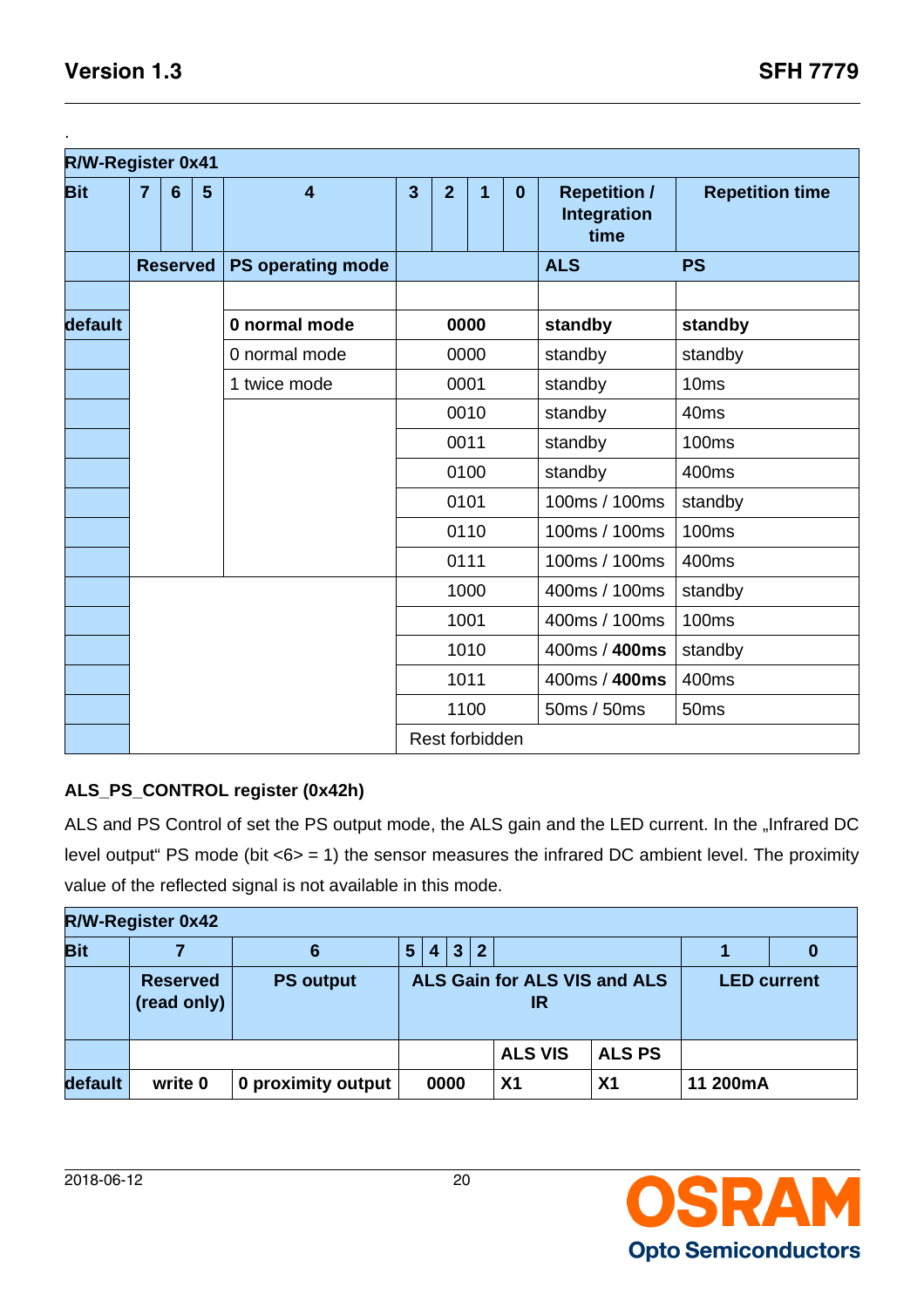|            | <b>R/W-Register 0x42</b>       |                               |   |                                     |              |                |                |                |           |                    |
|------------|--------------------------------|-------------------------------|---|-------------------------------------|--------------|----------------|----------------|----------------|-----------|--------------------|
| <b>Bit</b> | 7                              | $6\phantom{1}6$               | 5 | $\overline{4}$                      | $\mathbf{3}$ | $\overline{2}$ |                |                | 1         | $\boldsymbol{0}$   |
|            | <b>Reserved</b><br>(read only) | <b>PS output</b>              |   | ALS Gain for ALS VIS and ALS<br>IR. |              |                |                |                |           | <b>LED current</b> |
|            |                                | 0 proximity output            |   |                                     | 0000         |                | X <sub>1</sub> | X <sub>1</sub> | 00 25 mA  |                    |
|            |                                | 1 Infrared DC level<br>output |   |                                     | 0100         |                | X <sub>2</sub> | X <sub>1</sub> | 01 50 mA  |                    |
|            |                                |                               |   | 0101                                |              |                | X <sub>2</sub> | X <sub>2</sub> | 10 100 mA |                    |
|            |                                |                               |   |                                     | 1010         |                | X64            | X64            | 11 200 mA |                    |
|            |                                |                               |   |                                     | 1110         |                | X128           | X64            |           |                    |
|            |                                |                               |   | 1111                                |              |                | X128           | X128           |           |                    |
|            |                                |                               |   | forbidden                           | rest         |                |                |                |           |                    |

#### **Persistence Register (0x43h)**

Settings for the interrupt activation and of the persistence interrupt function. Persistence function is only valid for the PS measurements.

|              | <b>R/W-Register 0x43</b>                                |  |  |                                    |  |  |  |  |  |  |  |  |  |
|--------------|---------------------------------------------------------|--|--|------------------------------------|--|--|--|--|--|--|--|--|--|
| <b>Bit</b>   |                                                         |  |  |                                    |  |  |  |  |  |  |  |  |  |
|              |                                                         |  |  | Reserved (read only)   Persistence |  |  |  |  |  |  |  |  |  |
| default 0000 | 0001 Interrupt status is updated after each measurement |  |  |                                    |  |  |  |  |  |  |  |  |  |

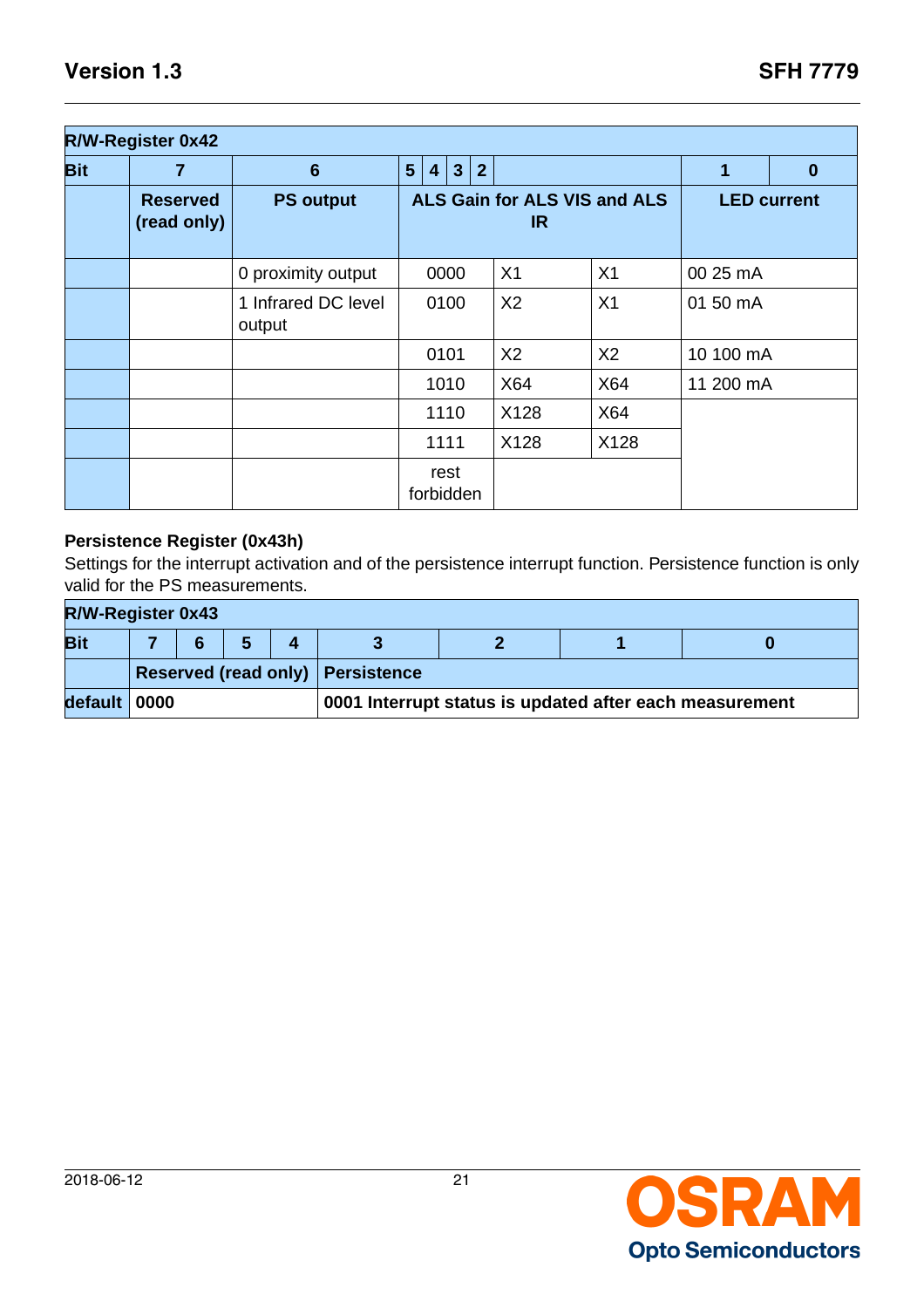| <b>R/W-Register 0x43</b> |   |   |                             |   |                                                                                                                                                                                                                                                                                                                                                                         |                                                                                                 |  |                                                                                                                                                                                                                                                                                                                       |  |  |  |  |  |  |  |
|--------------------------|---|---|-----------------------------|---|-------------------------------------------------------------------------------------------------------------------------------------------------------------------------------------------------------------------------------------------------------------------------------------------------------------------------------------------------------------------------|-------------------------------------------------------------------------------------------------|--|-----------------------------------------------------------------------------------------------------------------------------------------------------------------------------------------------------------------------------------------------------------------------------------------------------------------------|--|--|--|--|--|--|--|
| <b>Bit</b>               | 7 | 6 | 5                           | 4 | 3                                                                                                                                                                                                                                                                                                                                                                       | $\overline{2}$                                                                                  |  | $\bf{0}$                                                                                                                                                                                                                                                                                                              |  |  |  |  |  |  |  |
|                          |   |   | <b>Reserved (read only)</b> |   | <b>Persistence</b>                                                                                                                                                                                                                                                                                                                                                      |                                                                                                 |  |                                                                                                                                                                                                                                                                                                                       |  |  |  |  |  |  |  |
|                          |   |   |                             |   | 0000 Interrupt becomes active after each measurement<br>(The mode indicates that a PS or ALS measurement has been finished and can<br>be read via the register. It is independent of the ALS & PS measurement value<br>and threshold settings)                                                                                                                          |                                                                                                 |  |                                                                                                                                                                                                                                                                                                                       |  |  |  |  |  |  |  |
|                          |   |   |                             |   | 0001 Interrupt status is updated after each measurement<br>(The interrupt status is updated independently after each measurement. Active<br>or Inactive status of the interrupt is depending on the values of the last<br>measurement in combination with the interrupt settings : "interrupt mode"<br>(register 0x4Ah) and "thresholds" register 0c4Ch and following.) |                                                                                                 |  |                                                                                                                                                                                                                                                                                                                       |  |  |  |  |  |  |  |
|                          |   |   |                             |   | 0010 Interrupt status is updated if two consecutive threshold<br>judgement are the same<br>(The interrupt status only changes if the interrupt judgement of 2 consecutive<br>measurement results are the same and different to the current interrupt status.)                                                                                                           |                                                                                                 |  |                                                                                                                                                                                                                                                                                                                       |  |  |  |  |  |  |  |
|                          |   |   |                             |   | $e.g.$ :<br>update the interrupt status                                                                                                                                                                                                                                                                                                                                 | the same over consecutive set times $(3 \dots 15)$<br>setting) to change the interrupt status.) |  | 0011  1111 Interrupt status is updated if threshold judgement are<br>(This is the same procedure like in the 0010 persistence mode, but instead of<br>2 consecutive threshold judgments more are needed (3 to 15 depending on the<br>1010: 10 measurement results in a row need to fulfill the interrupt judgement to |  |  |  |  |  |  |  |

### **PS\_DATA\_LSBs register (0x44h)**

LSB of the PS output.

| <b>R-Register 0x44</b> |  |     |    |     |      |                |  |     |  |  |
|------------------------|--|-----|----|-----|------|----------------|--|-----|--|--|
| <b>Bit</b>             |  |     |    |     |      |                |  |     |  |  |
|                        |  | -66 | ഹാ | - 4 | - ഹ3 | $\mathbf{a}^2$ |  | -ი0 |  |  |
| default                |  |     |    |     |      |                |  |     |  |  |

### **PS\_DATA\_MSBs register (0x45h)**

MSB of the PS output.

|            | <b>R-Register 0x45</b> |  |                                                                    |  |  |     |     |      |  |  |  |
|------------|------------------------|--|--------------------------------------------------------------------|--|--|-----|-----|------|--|--|--|
| <b>Bit</b> |                        |  |                                                                    |  |  |     |     |      |  |  |  |
|            | not used               |  | $\setminus$   not used   not used   not used $\mid 2^{11} \rangle$ |  |  | 210 | ക്യ | - ი8 |  |  |  |
| default    |                        |  |                                                                    |  |  |     |     |      |  |  |  |

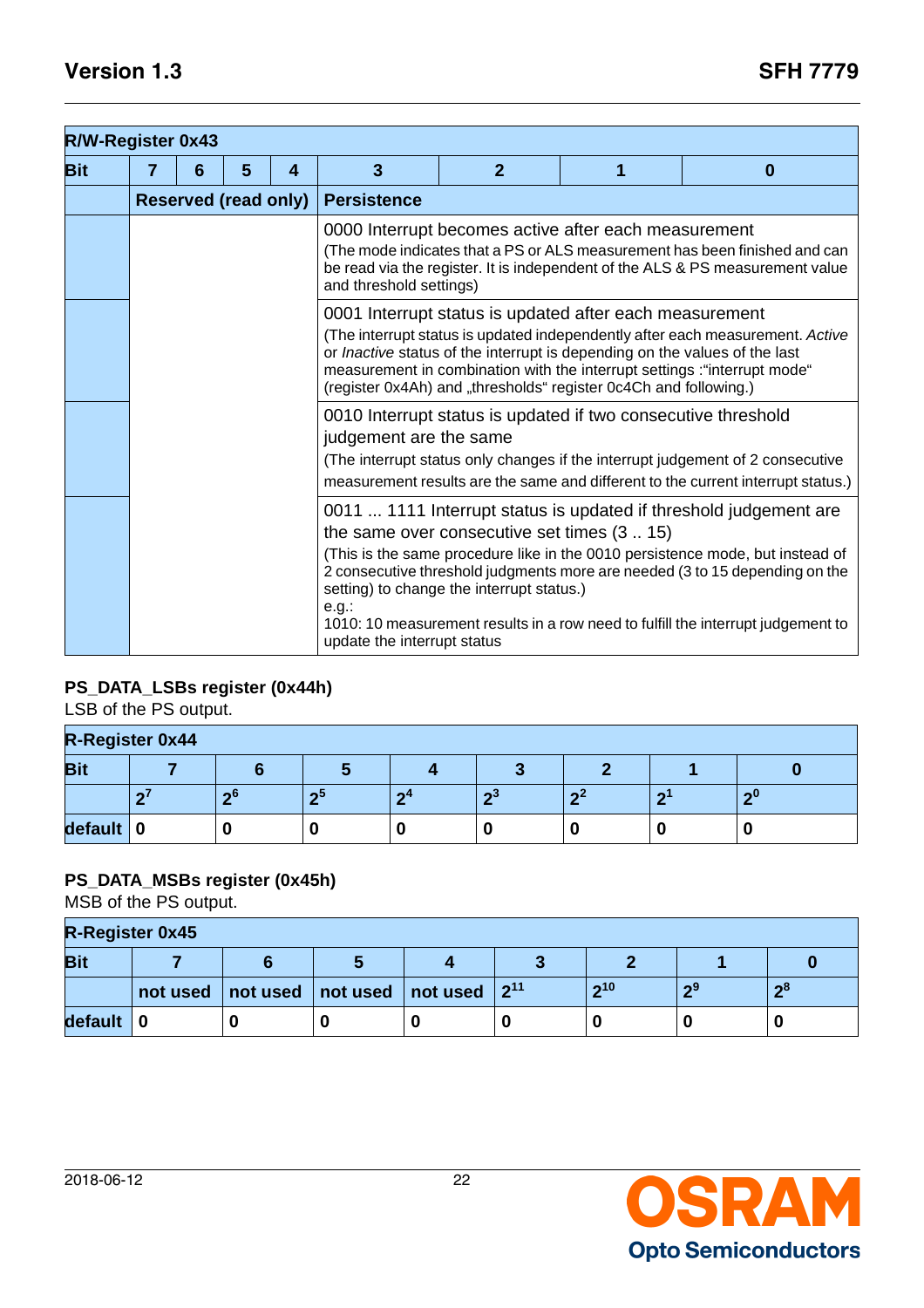#### **ALS\_VIS\_DATA\_LSBs register (0x46h)**

LSB of the ALS VIS output.

| <b>R-Register 0x46</b> |  |     |    |        |  |                |   |        |  |  |
|------------------------|--|-----|----|--------|--|----------------|---|--------|--|--|
| <b>Bit</b>             |  |     |    |        |  |                |   |        |  |  |
|                        |  | -ი6 | m: | $\sim$ |  | $\mathbf{a}^2$ | ◠ | $\sim$ |  |  |
| default                |  |     |    |        |  |                |   |        |  |  |

#### **ALS\_VIS\_DATA\_MSBs register (0x47h)**

MSB of the ALS VIS output.

|            | <b>R-Register 0x47</b> |     |        |                 |     |     |    |      |  |  |  |
|------------|------------------------|-----|--------|-----------------|-----|-----|----|------|--|--|--|
| <b>Bit</b> |                        |     |        |                 |     |     |    |      |  |  |  |
|            | 215                    | 214 | າ $13$ | 2 <sup>12</sup> | 211 | 210 | ം9 | - റ8 |  |  |  |
| default    |                        |     | υ      |                 | U   |     | O  |      |  |  |  |

#### **ALS\_IR\_DATA\_LSBs register (0x48h)**

LSB of the ALS IR output.

|            | <b>R-Register 0x48</b> |     |    |     |   |      |  |   |  |  |  |
|------------|------------------------|-----|----|-----|---|------|--|---|--|--|--|
| <b>Bit</b> |                        |     |    |     |   |      |  |   |  |  |  |
|            |                        | .പെ | ഹാ | - 4 | ഹ | - 24 |  | ച |  |  |  |
| default    |                        |     |    |     |   |      |  |   |  |  |  |

#### **ALS\_IR\_DATA\_MSBs register (0x49h)**

MSB of the ALS IR output.

### **R-Register 0x49**

|            | ____             |     |     |     |     |     |     |    |  |  |  |  |
|------------|------------------|-----|-----|-----|-----|-----|-----|----|--|--|--|--|
| <b>Bit</b> |                  |     |     |     |     |     |     |    |  |  |  |  |
|            | 215              | 214 | 213 | 212 | 211 | 210 | - വ | າ8 |  |  |  |  |
| default    | $\boldsymbol{0}$ |     | 0   |     |     |     | 0   |    |  |  |  |  |

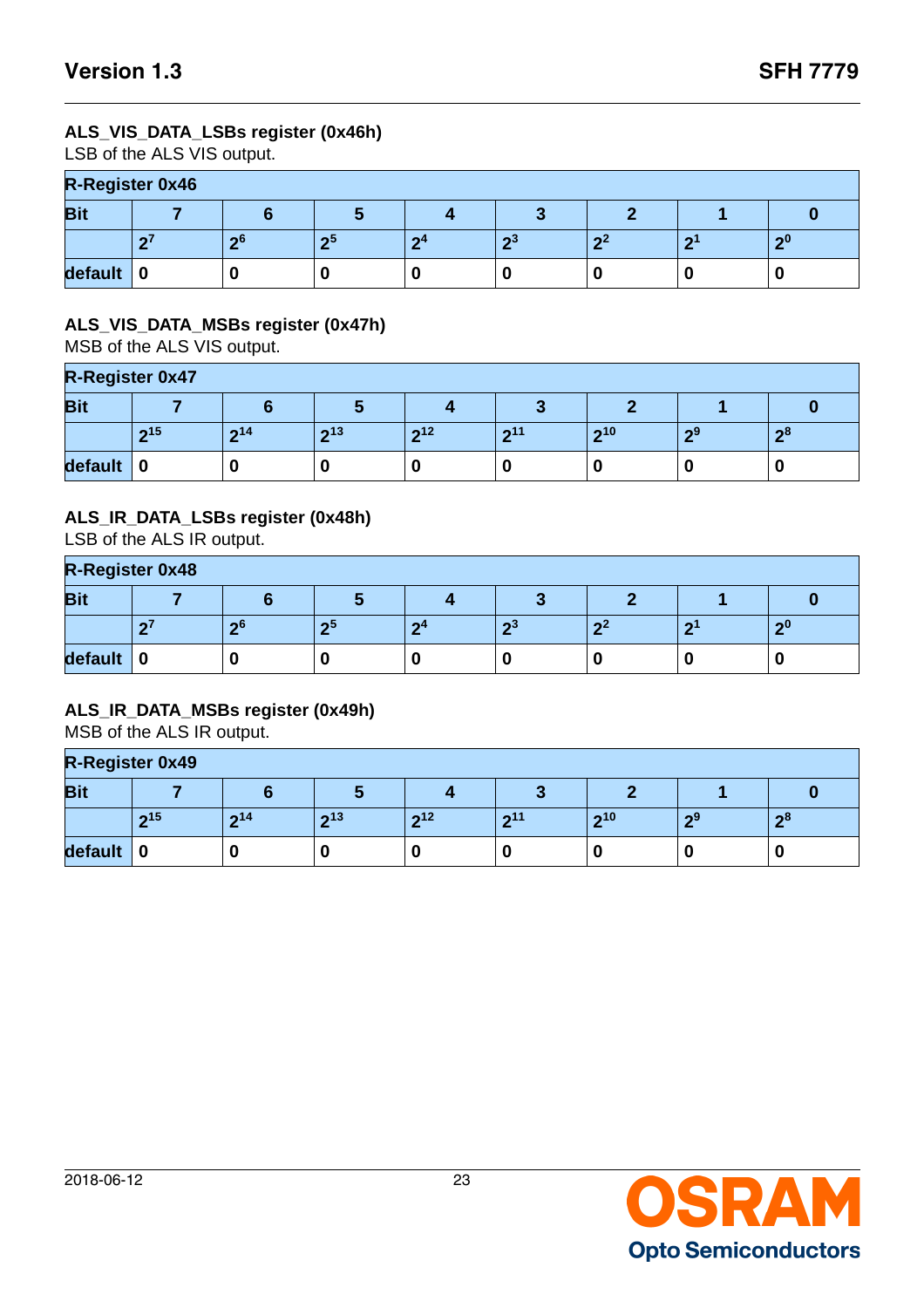#### **Interrupt function setting register (0x4Ah)**

Setting of the interrupt functions.

|            | <b>R/W-Register 0x4A</b>                      |                                                |                                                                                     |                                         |                                                                                                        |                                                                    |                              |                    |
|------------|-----------------------------------------------|------------------------------------------------|-------------------------------------------------------------------------------------|-----------------------------------------|--------------------------------------------------------------------------------------------------------|--------------------------------------------------------------------|------------------------------|--------------------|
| <b>Bit</b> | 7                                             | $6\phantom{1}$                                 | 5                                                                                   | $\boldsymbol{4}$                        | $\overline{3}$                                                                                         | $\overline{2}$                                                     | 1                            | $\bf{0}$           |
|            | <b>PS INT</b><br><b>status</b><br>(read only) | <b>ALS INT</b><br><b>status</b><br>(read only) |                                                                                     | <b>PS INT mode</b><br><b>INT assert</b> |                                                                                                        | <b>INT latch</b>                                                   |                              | <b>INT trigger</b> |
| default    | 0 inactive                                    | 0 inactive                                     | 00 PS_TH is only<br>active                                                          |                                         | 0 INT "L" is stable                                                                                    | 0 INT is latched                                                   | 00 inactive                  |                    |
|            | 0 inactive                                    | 0 inactive                                     | 00 PS_TH (PS high<br>threshold 0x4Bh &<br>0x4Ch) is only active                     |                                         | 0 INT "L" is stable if<br>newer measurement<br>results is also<br>interrupt active                     | 0 INT is latched<br>until INT<br>register is read<br>or initialize | 00 INT pin is<br>inactive    |                    |
|            | 1 active                                      | 1active                                        | 01 PS TH & PS TL<br>(PS high & low<br>threshold) are active<br>as hysteresis        |                                         | 1 INT "L" is de-assert<br>and re-assert if<br>newer measurement<br>results is also<br>interrupt active | 1INT is updated<br>after each<br>measurement                       | 01 triggered<br>by PS only   |                    |
|            |                                               |                                                | 10 PS TH & PS TL<br>(PS high & low<br>threshold) are active<br>as outside detection |                                         |                                                                                                        |                                                                    | 10 triggered<br>by ALS only  |                    |
|            |                                               |                                                | 11 forbidden                                                                        |                                         |                                                                                                        |                                                                    | 11 triggered<br>by PS or ALS |                    |

**PS INT** and ALS INT status (bit <7;6>): Directly after reading the register the interrupt status for PS and ALS and the INT Pin of the sensor is automatically set back to inactive status independent on the measurement results.

**PS INT mode** (bit <5;4>): The INT modes are only valid for the PS interrupt function. For description please see extra chapter **"PS INT Modes"** (at the end of the register chapter).

**INT assert** (bit <3>)**:** Is used to adjust the sensor behaviour to the used micro controller trigger settings. In case a repeated trigger in low state is needed the **INT assert** can be set to 1.

**INT trigger** (bit <2>): defines the source / sources for the interrupt.

**INT latched** (bit <1>)**:** In latched mode the interrupt status stays active after the first activation. It is only released by reading the status are performing an interrupt reset.

#### **PS\_TH\_LSBs register (0x4Bh)**

LSB for the PS threshold "HIGH".

| <b>R/W-Register 0x4B</b> |                                                  |  |  |  |  |  |  |  |  |  |  |
|--------------------------|--------------------------------------------------|--|--|--|--|--|--|--|--|--|--|
| <b>Bit</b>               |                                                  |  |  |  |  |  |  |  |  |  |  |
|                          | -ი6<br>ച<br>$\sim$<br>$\sim$<br>$\sim$<br>$\sim$ |  |  |  |  |  |  |  |  |  |  |
| default                  |                                                  |  |  |  |  |  |  |  |  |  |  |



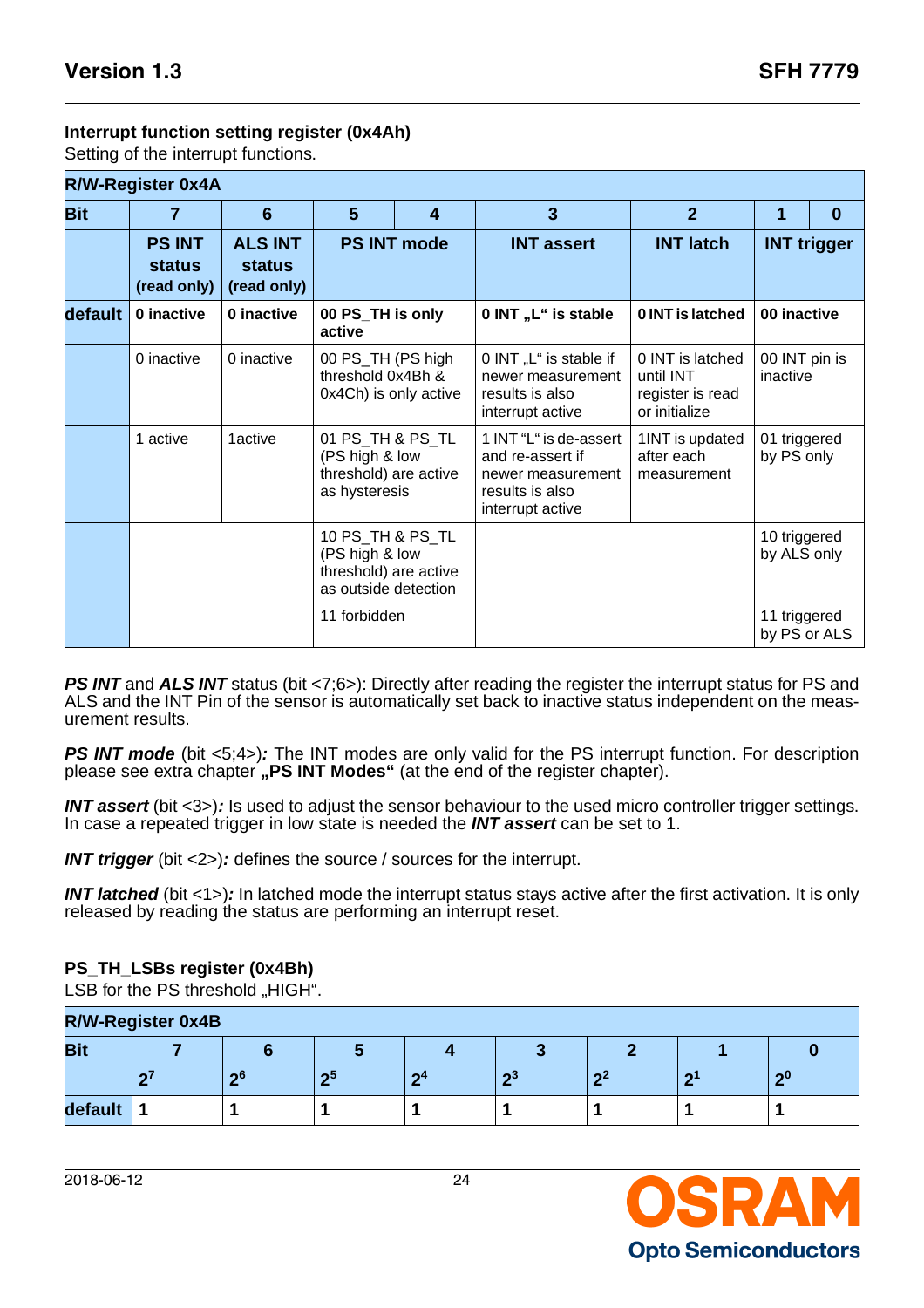### **PS\_TH\_MSBs register (0x4Ch)**

MSB for the PS threshold "HIGH".

| <b>R/W-Register 0x4C</b> |  |  |  |  |     |     |     |     |  |  |  |
|--------------------------|--|--|--|--|-----|-----|-----|-----|--|--|--|
| <b>Bit</b>               |  |  |  |  |     |     |     |     |  |  |  |
|                          |  |  |  |  | 211 | 210 | -ი9 | -ი8 |  |  |  |
| default                  |  |  |  |  |     |     |     |     |  |  |  |

#### **PS\_TL\_LSBs register (0x4Dh)**

LSB for the PS threshold "LOW".

| <b>R/W-Register 0x4D</b> |  |     |      |    |       |              |        |  |  |  |  |
|--------------------------|--|-----|------|----|-------|--------------|--------|--|--|--|--|
| <b>Bit</b>               |  |     |      |    |       |              |        |  |  |  |  |
|                          |  | -ი6 | - 65 | 64 | - 100 | $\mathbf{A}$ | $\sim$ |  |  |  |  |
| default                  |  |     |      |    |       |              |        |  |  |  |  |

#### **PS\_TL\_MSBs register (0x4Eh)**

MSB for the PS threshold "LOW".

| <b>R/W-Register 0x4E</b> |  |  |  |  |     |     |     |                |  |  |  |
|--------------------------|--|--|--|--|-----|-----|-----|----------------|--|--|--|
| <b>Bit</b><br>$\sim$     |  |  |  |  |     |     |     |                |  |  |  |
|                          |  |  |  |  | 211 | 210 | -ი9 | $\mathbf{R}^8$ |  |  |  |
| default                  |  |  |  |  |     |     |     |                |  |  |  |

#### **ALS\_VIS\_TH\_LSBs register (0x4Fh)**

LSB for the ALS VIS threshold "HIGH".

| <b>R/W-Register 0x4F</b> |  |    |      |   |    |                  |  |   |  |  |  |
|--------------------------|--|----|------|---|----|------------------|--|---|--|--|--|
| <b>Bit</b>               |  |    |      |   |    |                  |  |   |  |  |  |
|                          |  | 26 | - 65 | ິ | m. | <b>Secure 19</b> |  | ഹ |  |  |  |
| default                  |  |    |      |   |    |                  |  |   |  |  |  |

### **ALS\_VIS\_TH\_MSBs register (0x50h)**

MSB for the ALS VIS threshold "HIGH".

| <b>R/W-Register 0x50</b> |     |     |     |     |     |        |     |      |  |  |  |
|--------------------------|-----|-----|-----|-----|-----|--------|-----|------|--|--|--|
| <b>Bit</b><br>œ          |     |     |     |     |     |        |     |      |  |  |  |
|                          | 215 | 214 | 213 | 212 | 211 | າ $10$ | . എ | - റ8 |  |  |  |
| default                  |     |     |     |     |     |        |     |      |  |  |  |

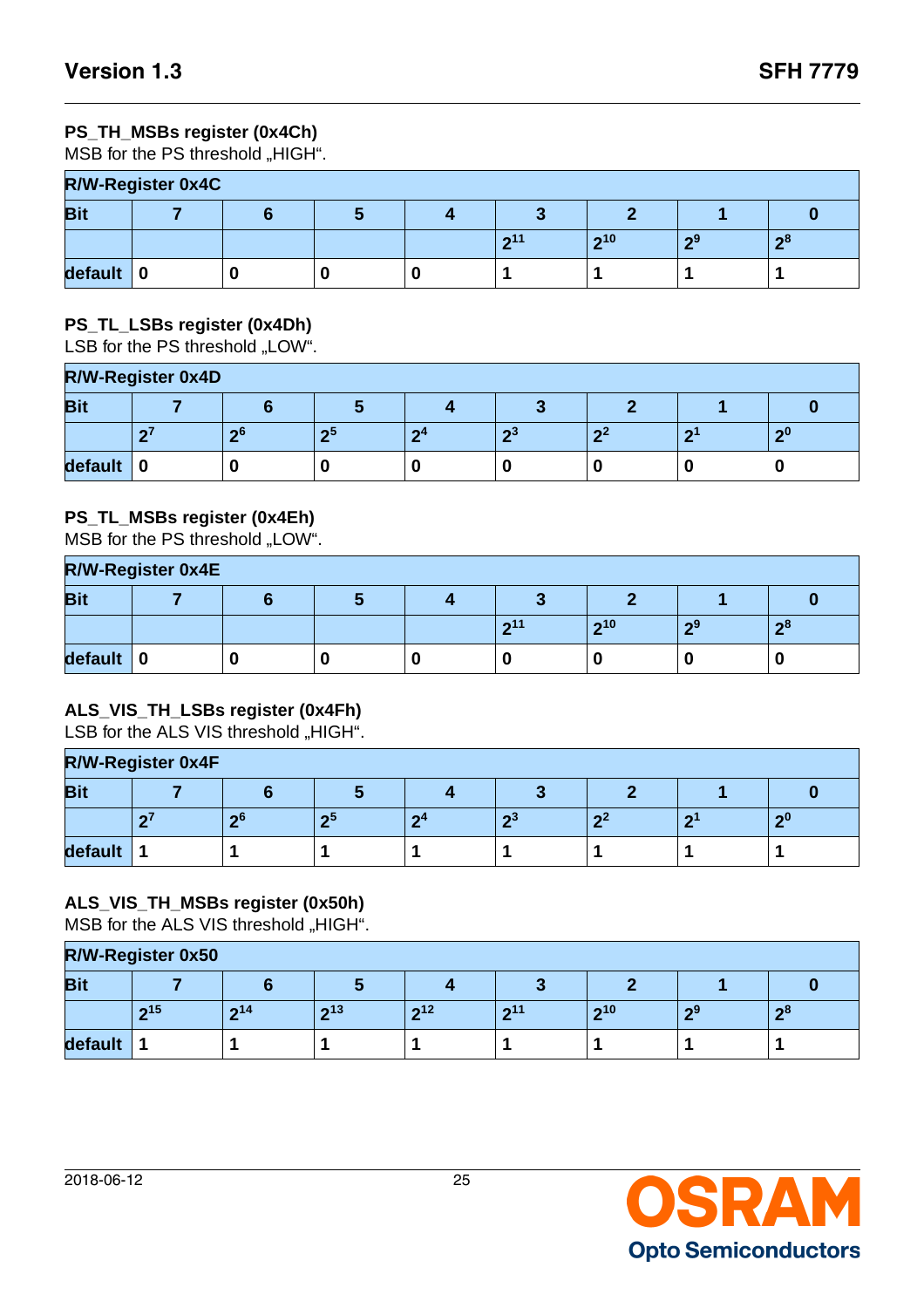### **ALS\_VIS\_TL\_LSBs register (0x51h)**

LSB for the ALS VIS threshold "LOW".

| <b>R/W-Register 0x51</b> |  |     |    |        |   |     |           |     |  |  |
|--------------------------|--|-----|----|--------|---|-----|-----------|-----|--|--|
| <b>Bit</b>               |  |     |    |        |   |     |           |     |  |  |
|                          |  | -ი6 | ഹാ | $\sim$ | ഹ | - 2 | $\bullet$ | - 0 |  |  |
| default                  |  |     |    |        |   |     |           |     |  |  |

#### **ALS\_VIS\_TL\_MSBs register (0x52h)**

MSB for the ALS VIS threshold "LOW".

| <b>R/W-Register 0x52</b> |        |     |     |     |     |     |     |   |  |  |  |
|--------------------------|--------|-----|-----|-----|-----|-----|-----|---|--|--|--|
| <b>Bit</b>               |        |     |     |     |     |     |     |   |  |  |  |
|                          | າ $15$ | 214 | 213 | 212 | 211 | 210 | . പ | ഹ |  |  |  |
| default                  |        |     |     |     |     |     |     |   |  |  |  |

### **INT modes**

The Interrupt function compares ALS and PS measurement values with the current interrupt threshold level. PS and ALS VIS Interrupt status is readable via register 0x4Ah or at the INT pin of the sensor.

The Interrupt persistence function is only valid for PS measurements and is defined at register (0x43h). The INT pin of the SFH 7779 is an open drain output and should be pulled-up to  $V_{1/0}$  by an external resistor. When VDD is supplied to the sensor the INT pin is per default in high ohmic (inactive) state. The INT status becomes inactive by writing an INT reset command, reading the INT status register or performing a software reset.

The INT status stays in its last state when the sensor is set to the standby mode. In the INT active state "low" the sensor consumes ~25µA extrra current. Therefore OSRAM recommends to set the INT state to high impedance before setting the sensor in standby mode.

Below the ALS and PS INT modes are described for the unlatched mode. In latched mode the switching back to the "inactive" INT state is depending on an interrupt reset or on reading out the INT status register.

#### **ALS INT mode:**

The ALS VIS threshold levels high (register 0x4Fh & 0x50h) and low (register 0x4Fh & 0x50h) are only valid for the ALS VIS measurement values. The ALS VIS INT mode is fixed and can not be adapted via register. The thresholds define a window with the following functionality: ALS INT is active, if the ALS VIS measurement values are outside the window ALS INT is inactive, if the ALS VIS measurement results are inside the window.

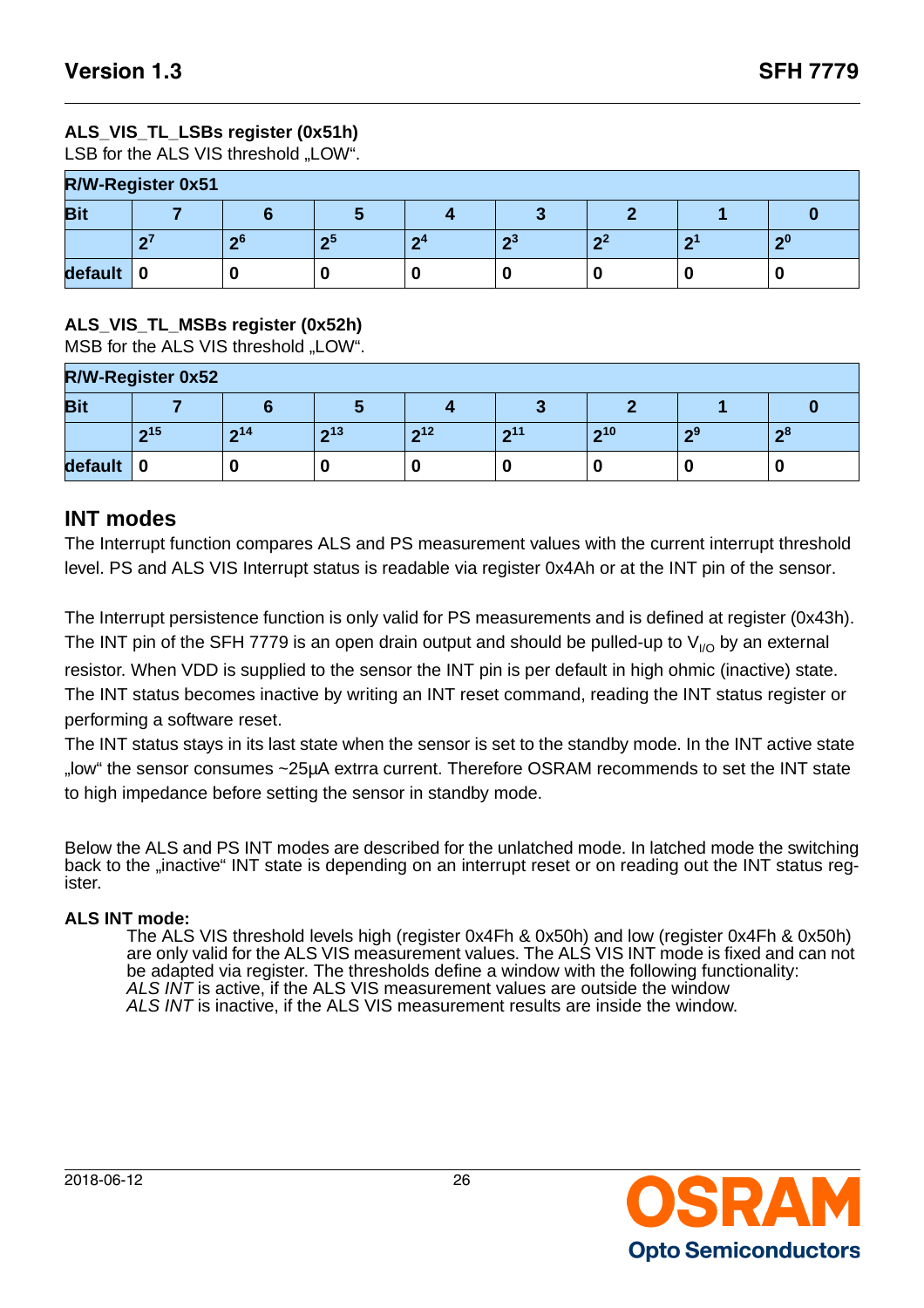#### **PS INT Modes: Bit <5;4> of interrupt function setting register (0x4Ah)**

#### **00 PS\_TH is active only:**

The INT state is active, if the PS measurement result is equal or higher than the set PS\_TH high threshold.

The INT state is inactive, if the PS measurement result is lower than the set PS\_TH high threshold.



#### **01 PS\_TH & PS\_TL (PS high & low threshold) are active as hysteresis:**

PS\_TH and PS\_TL are working as a hysteresis. If the PS measurement signal is higher than the PS high threshold (PS\_TH) the INT state is switched to active. If the PS measurement signal is lower than the PS low threshold (PS\_TL) the INT state is inactive. If once the interrupt signal becomes active, the INT status is kept active until the measurement result becomes less than the PS\_TL register value.



#### **10 PS\_TH & PS\_TL (PS high & low threshold) are active as outside detection:**

In case of "PS outside detection" mode interrupt signal inactive means that the measurement result is within the registered threshold level and the interrupt signal active means that the measurement result is out of registered threshold level.



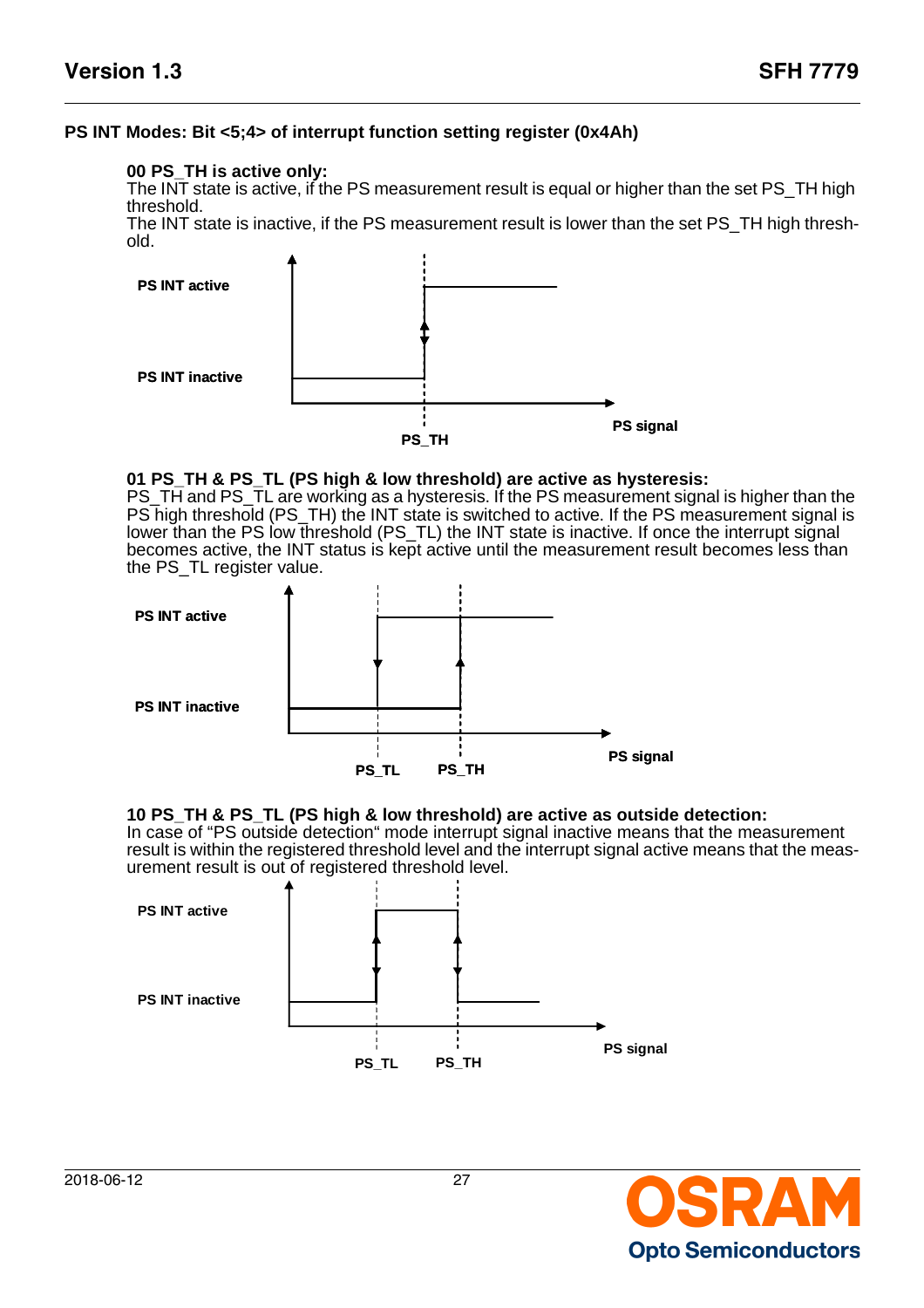#### **Package Outline**



*Dimensions in mm.*

The emitter is located in the cavity between pad 4 and 5. The orientation of the sensor can be detected by the asymmetrical channel on the sensor top side. For optical aperture design please see page 8.

#### **Package:**

Chip on Board **Approximate Weight:**  15 mg

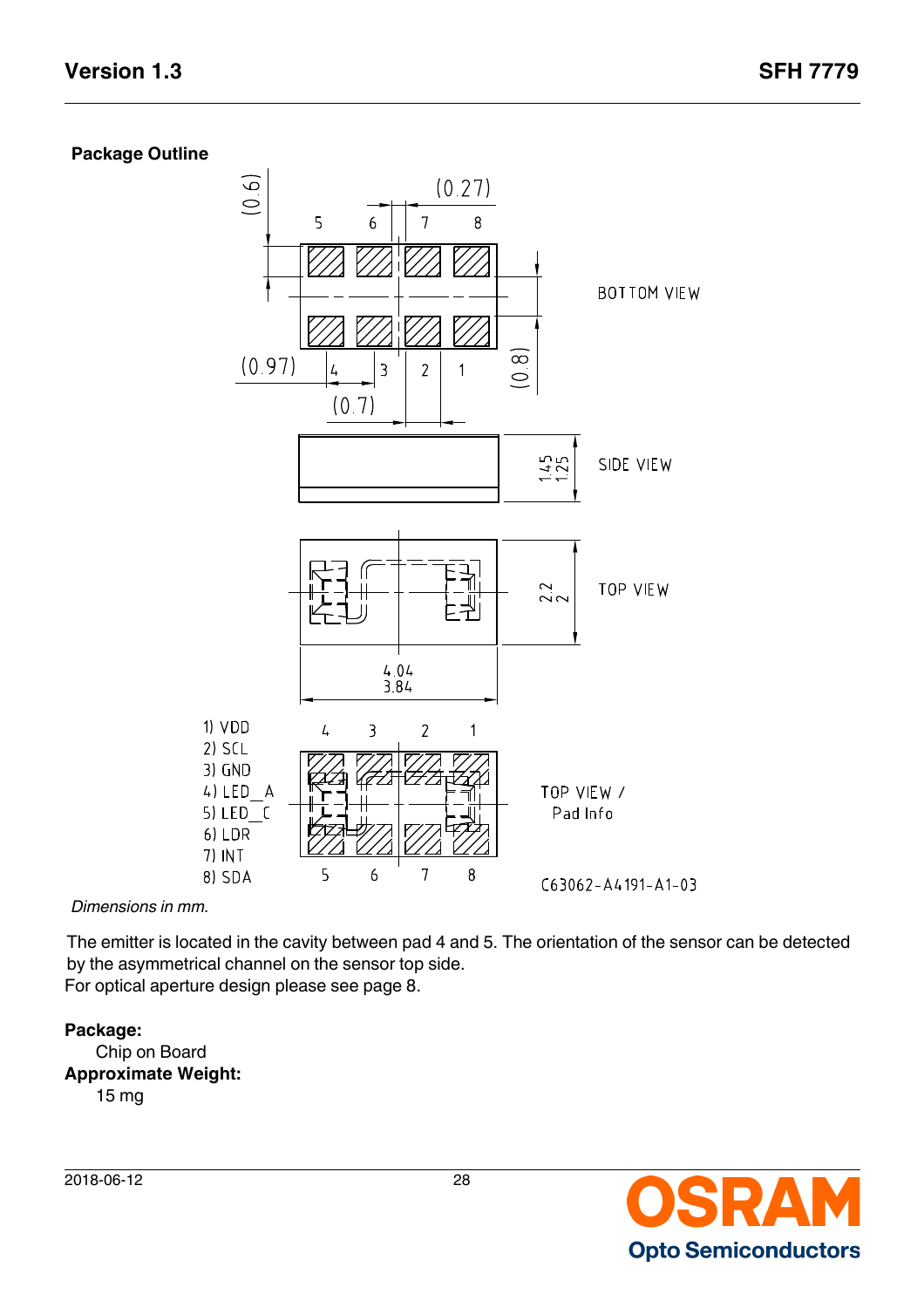### **Recommended solder pad design**



Component Location on Pad





E062 3010 147-01

*Dimensions in mm (inch).*

### **Cleaning / Washing**

In general, OSRAM Opto Semiconductors does not recommend a wet cleaning process for the components **SFH7779** as the package is not hermetically sealed. Due to the open design, all kind of cleaning liquids can infiltrate the package and cause a degradation or a complete failure of the LED or ASIC. It is also recommended to prevent penetration of organic substances from the environment which could interact with the hot surfaces of the operating chips. Ultrasonic cleaning is generally not recommended for all types of LEDs (see also the application note "Cleaning of LEDs"). As is standard for the electronic industry, OSRAM Opto Semiconductors recommends using low-residue or no-clean solder paste, so that PCB cleaning after soldering is no longer required. In any case, all materials and methods should be tested beforehand in order to determine whether the component will be damaged in the process.

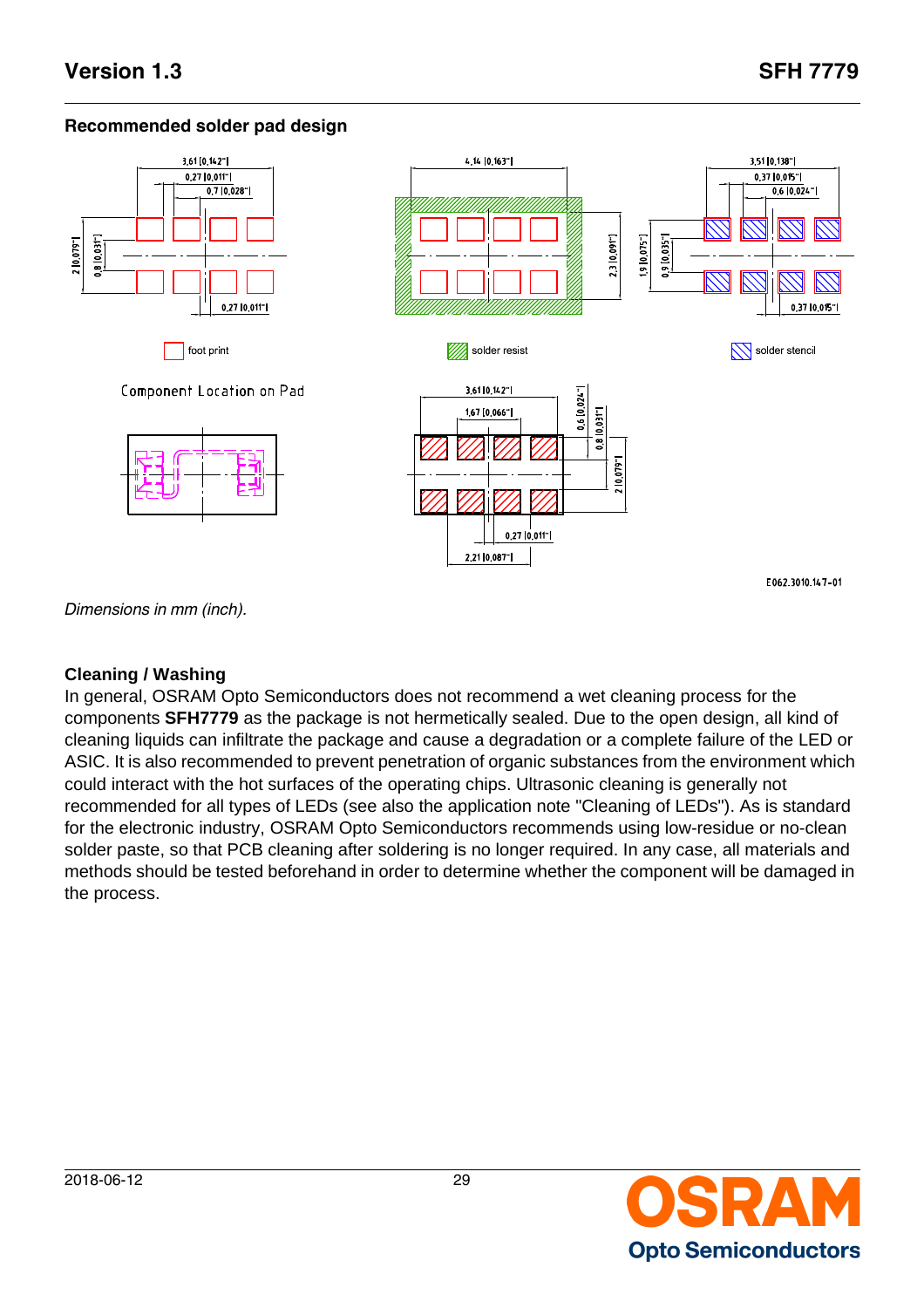$\overline{a}$ 

#### **Reflow Soldering Profile**

Product complies to MSL Level 3 acc. to JEDEC J-STD-020D.01



| <b>Profile Feature</b>                                                           | <b>Symbol</b>  |                | <b>Pb-Free (SnAgCu) Assembly</b> |                | <b>Unit</b>       |
|----------------------------------------------------------------------------------|----------------|----------------|----------------------------------|----------------|-------------------|
| <b>Profil-Charakteristik</b>                                                     | <b>Symbol</b>  | <b>Minimum</b> | <b>Recommendation</b>            | <b>Maximum</b> | <b>Einheit</b>    |
| Ramp-up rate to preheat*)<br>25 °C to 150 °C                                     |                |                | 2                                | 3              | K/s               |
| Time $t_{\rm s}$<br>$T_{Smin}$ to $T_{Smax}$                                     | $t_{\rm S}$    | 60             | 100                              | 120            | S                 |
| Ramp-up rate to peak*)<br>$T_{Smax}$ to $T_P$                                    |                |                | $\overline{2}$                   | 3              | K/s               |
| Liquidus temperature                                                             | $T_{L}$        |                | 217                              |                | $^{\circ}{\rm C}$ |
| Time above liquidus temperature                                                  | $t_{L}$        |                | 80                               | 100            | S                 |
| Peak temperature                                                                 | T <sub>P</sub> |                | 245                              | 260            | $^{\circ}C$       |
| Time within 5 $\degree$ C of the specified peak<br>temperature $T_{\rm p}$ - 5 K | $t_{\rm p}$    | 10             | 20                               | 30             | S                 |
| Ramp-down rate*<br>$T_{\rm p}$ to 100 °C                                         |                |                | 3                                | 6              | K/s               |
| Time<br>25 °C to $T_P$                                                           |                |                |                                  | 480            | S                 |

All temperatures refer to the center of the package, measured on the top of the component

\* slope calculation DT/Dt: Dt max. 5 s; fulfillment for the whole T-range

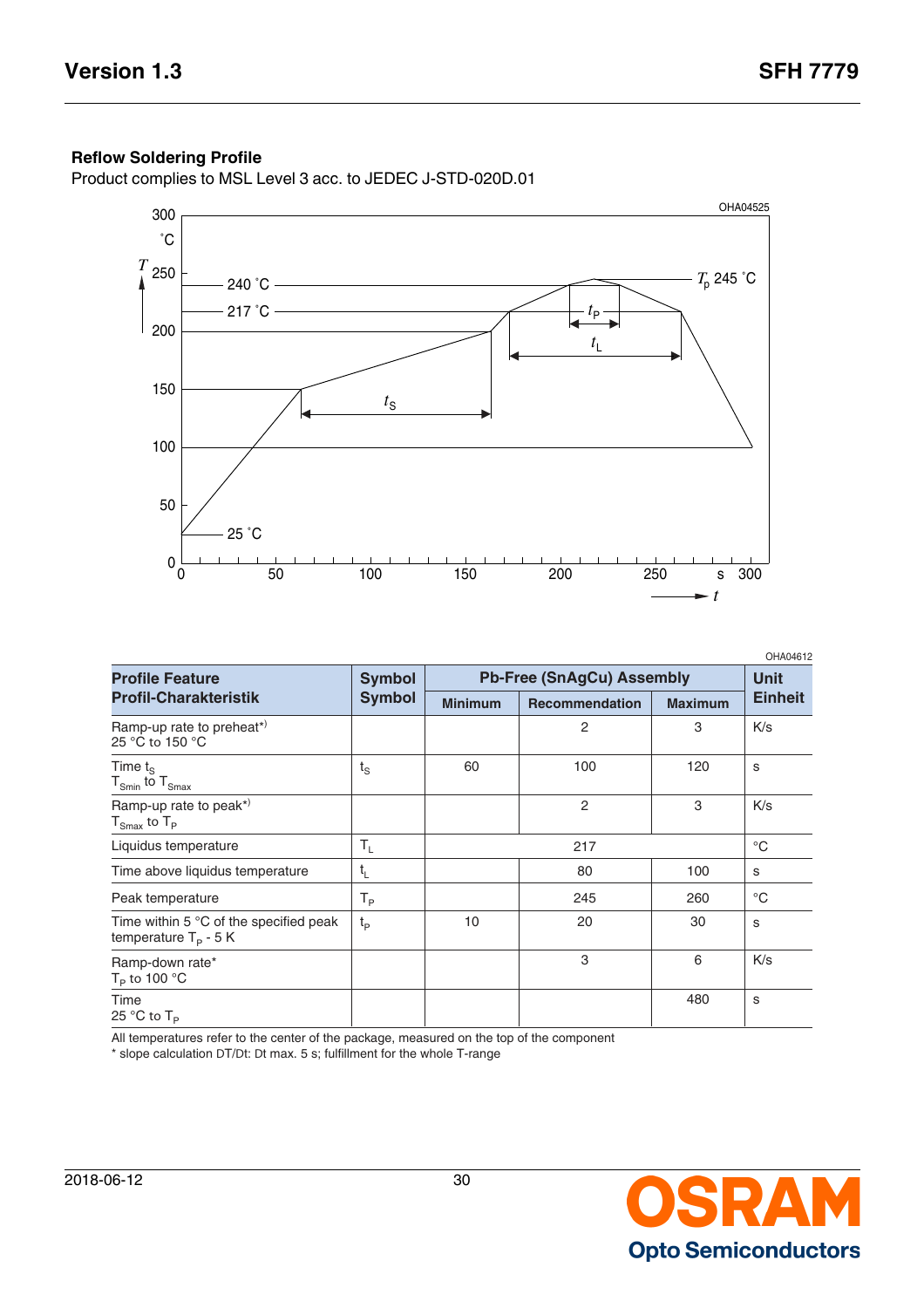### **Method of Taping**



 $C63062 - A4191 - B6 - 01$ 

*Dimensions in mm (inch).*

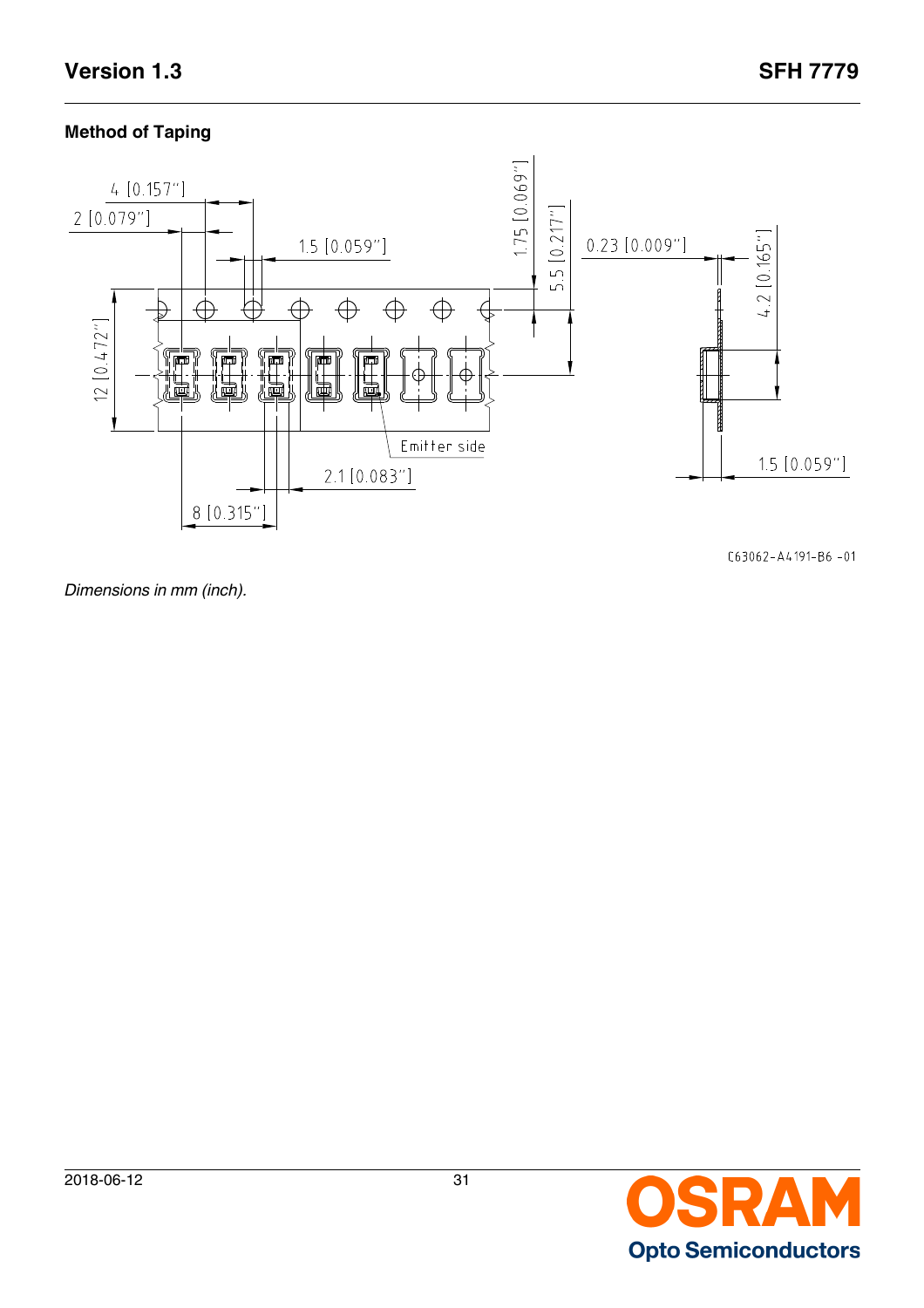### **Tape and Reel**

12 mm tape with 2000 pcs. on ∅ 180 mm reel



Dimensions in mm

#### **Tape Dimensions** [mm]

| W                 |             |             |                      | ്റ            |                |                |  |  |  |  |
|-------------------|-------------|-------------|----------------------|---------------|----------------|----------------|--|--|--|--|
| $12 + 0.3 / -0.1$ | $4 \pm 0.1$ | $4 \pm 0.1$ | $2 + 0.05$<br>$\sim$ | $1.5 \pm 0.1$ | $1.75 \pm 0.1$ | $5.5 \pm 0.05$ |  |  |  |  |

#### **Reel Dimensions** [mm]

| A   | W                    | <b>I</b> min | W,                   | $W_{2max}$ |
|-----|----------------------|--------------|----------------------|------------|
| 180 | $\sim$<br><u>  L</u> | 60           | $124 + 2$<br>ᅚᄼ<br>. | 18.4       |

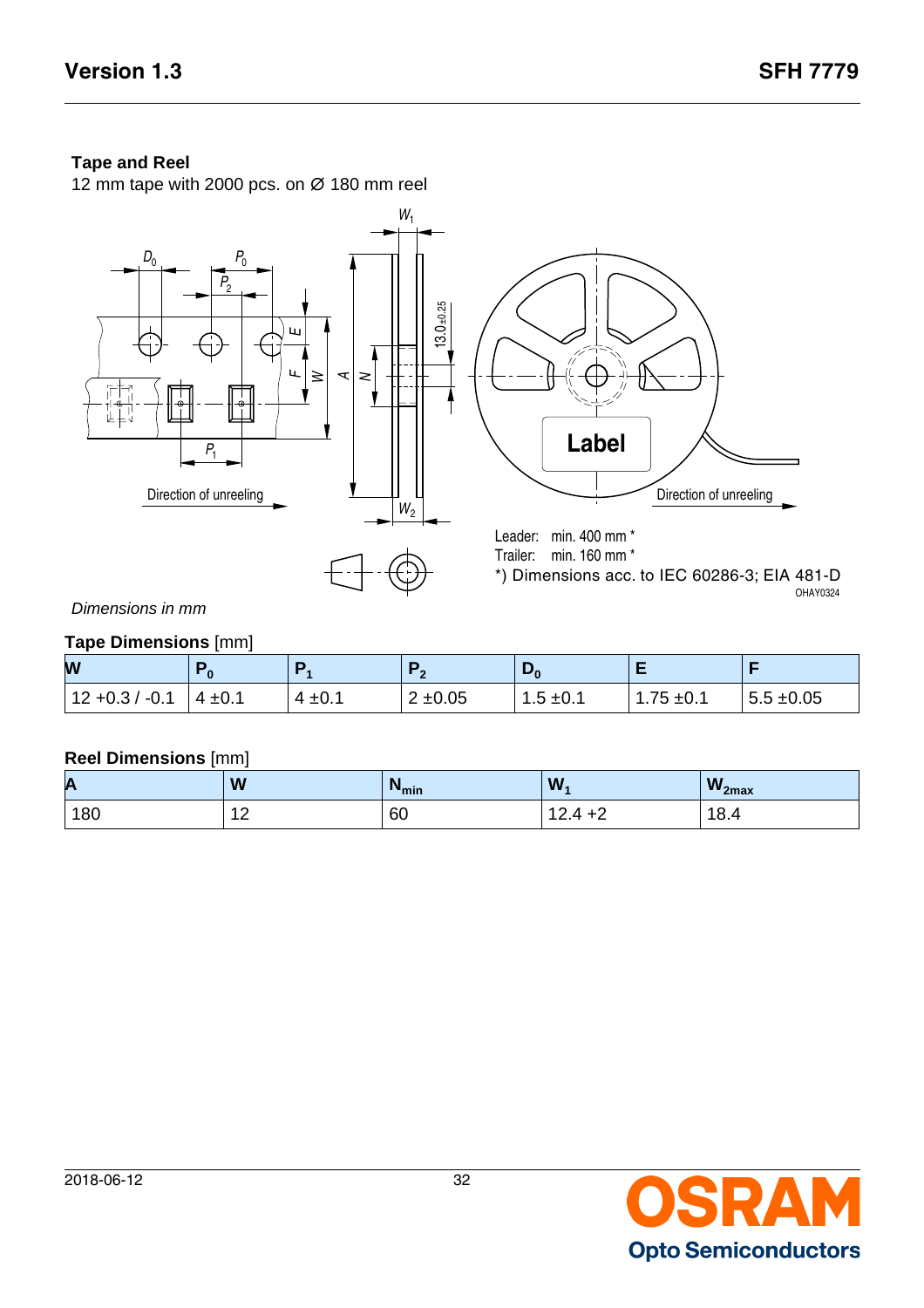#### **Barcode-Product-Label (BPL)**



#### **Dry Packing Process and Materials**



### Note:

Moisture-sensitive product is packed in a dry bag containing desiccant and a humidity card. Regarding dry pack you will find further information in the internet. Here you will also find the normative references like JEDEC.

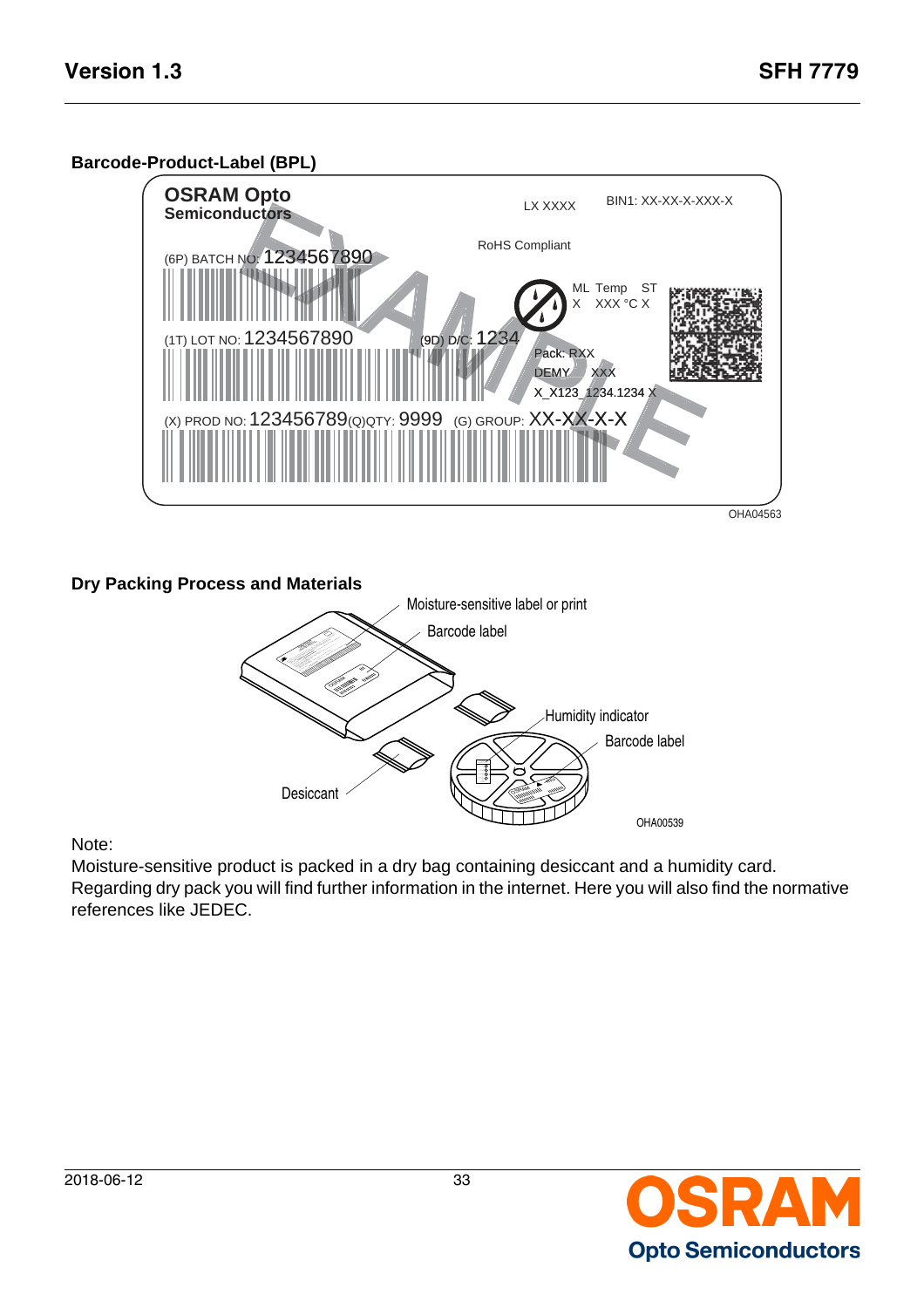### **Transportation Packing and Materials**



| <b>Width</b> | Length      | <b>Height</b> |
|--------------|-------------|---------------|
| $195 \pm 5$  | $195 \pm 5$ | $42 \pm 5$    |